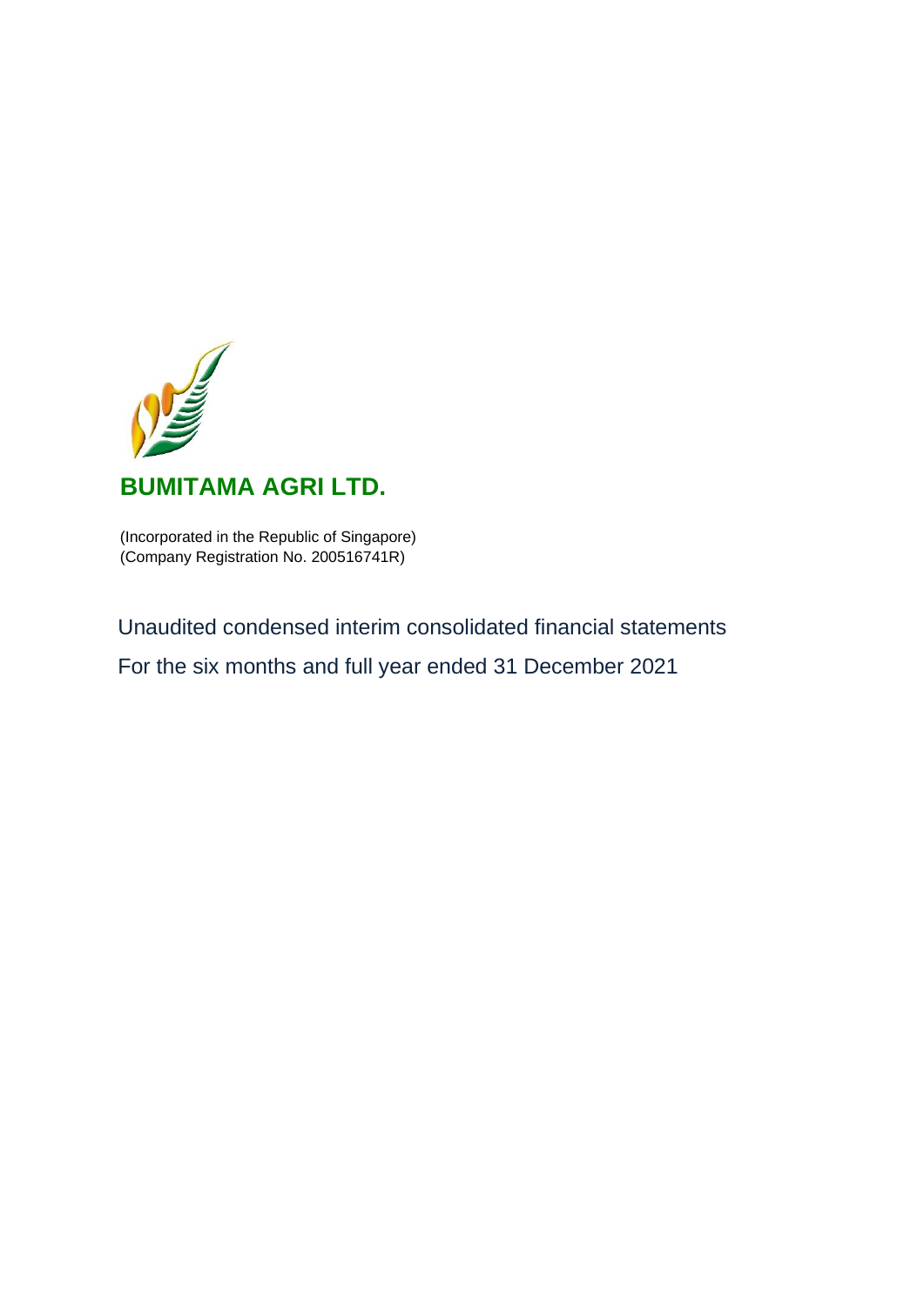# **Table of Content**

| G. Other information required under Appendix 7.2 of the SGX-ST Listing Rules  21 |
|----------------------------------------------------------------------------------|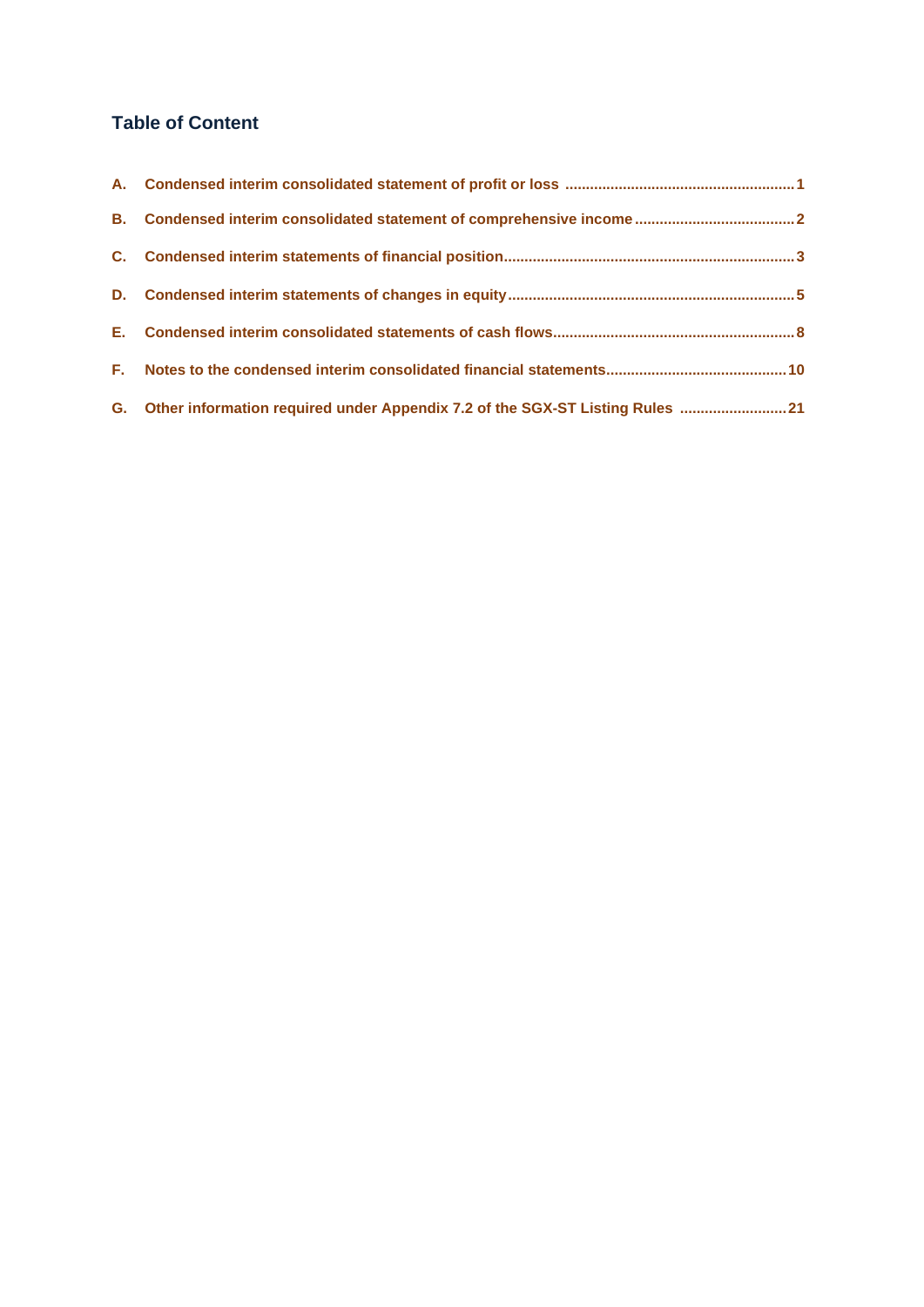# **A. Condensed interim consolidated statement of profit or loss**

|                                         |             | Group                       |            |                |                                |                             |                |
|-----------------------------------------|-------------|-----------------------------|------------|----------------|--------------------------------|-----------------------------|----------------|
|                                         |             | 2H2021                      | 2H2020     | <b>Changes</b> | FY2021                         | <b>FY2020</b>               | <b>Changes</b> |
|                                         | <b>Note</b> | IDR million IDR million     |            | (% )           | <b>IDR million IDR million</b> |                             | (% )           |
|                                         |             |                             |            |                |                                |                             |                |
|                                         |             |                             |            |                |                                |                             |                |
|                                         |             |                             |            |                |                                |                             |                |
| Revenue                                 | 4           | 6,810,435                   | 5,099,260  | 33.6%          | 12,248,630                     | 9,101,746                   | 34.6%          |
| <b>Cost of Sales</b>                    | 5           | $(4,518,614)$ $(3,611,491)$ |            | 25.1%          |                                | $(8,791,975)$ $(6,575,599)$ | 33.7%          |
| <b>Gross profit</b>                     |             | 2,291,821                   | 1,487,769  | 54.0%          | 3,456,655                      | 2,526,147                   | 36.8%          |
|                                         |             |                             |            |                |                                |                             |                |
|                                         |             |                             |            |                |                                |                             |                |
| Interest income                         |             | 97,720                      | 102,510    | $-4.7%$        | 195,655                        | 202,205                     | $-3.2%$        |
| Fair value changes in biological assets |             | 82,066                      | 25,690     | 219.4%         | 82,066                         | 25,690                      | 219.4%         |
| Selling expenses                        |             | (140, 154)                  | (154, 812) | $-9.5%$        | (297, 462)                     | (295, 770)                  | 0.6%           |
| General and administrative expenses     |             | (216, 939)                  | (171, 400) | 26.6%          | (399, 338)                     | (312, 461)                  | 27.8%          |
| Finance cost                            |             | (73, 896)                   | (80, 999)  | $-8.8%$        | (153, 309)                     | (178, 955)                  | $-14.3%$       |
| Foreign exchange gain/(loss)            |             | 71,948                      | 53,904     | 33.5%          | (37, 949)                      | (49, 028)                   | $-22.6%$       |
| Other income, net                       |             | 6,363                       | 6,211      | 2.4%           | 17,269                         | 12,712                      | 35.8%          |
|                                         |             |                             |            |                |                                |                             |                |
| <b>Profit before taxation</b>           |             | 2,118,929                   | 1,268,873  | 67.0%          | 2,863,587                      | 1,930,540                   | 48.3%          |
| Taxation                                | 8           | (608, 748)                  | (429,001)  | 41.9%          | (774, 210)                     | (568, 135)                  | 36.3%          |
| Profit for the period/year              |             | 1,510,181                   | 839,872    | 79.8%          | 2,089,377                      | 1,362,405                   | 53.4%          |
|                                         |             |                             |            |                |                                |                             |                |
|                                         |             |                             |            |                |                                |                             |                |
|                                         |             |                             |            |                |                                |                             |                |
| Attributable to:                        |             |                             |            |                |                                |                             |                |
| Owners of the Company                   |             | 1,237,337                   | 685,142    | 80.6%          | 1,721,367                      | 1,126,393                   | 52.8%          |
| Non-controlling interests               |             | 272,844                     | 154,730    | 76.3%          | 368,010                        | 236,012                     | 55.9%          |
|                                         |             | 1,510,181                   | 839,872    | 79.8%          | 2,089,377                      | 1,362,405                   | 53.4%          |
|                                         |             |                             |            |                |                                |                             |                |
|                                         |             |                             |            |                |                                |                             |                |
| <b>EBITDA</b>                           |             | 2,307,112                   | 1,497,461  | 54.1%          | 3,497,978                      | 2,575,490                   | 35.8%          |
|                                         |             |                             |            |                |                                |                             |                |
| Earnings per share attributable to      |             |                             |            |                |                                |                             |                |
| owners of the Company *)                |             |                             |            |                |                                |                             |                |
| Basic and diluted (IDR per share)       |             | 709                         | 392        |                | 986                            | 645                         |                |
|                                         |             |                             |            |                |                                |                             |                |

*\*) based on weighted average number of shares*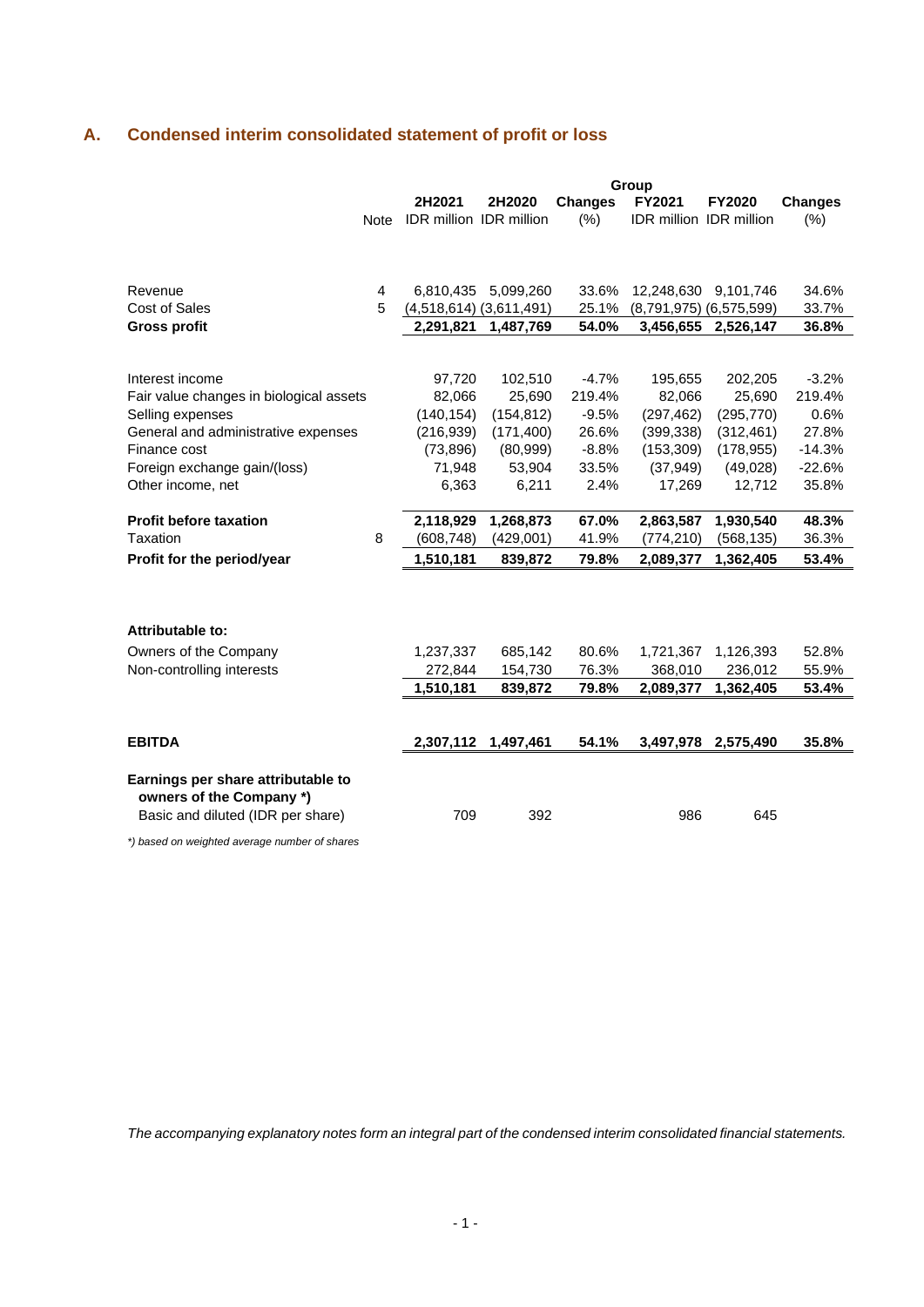# **B. Condensed interim consolidated statement of comprehensive income**

|                                                               | Group     |                                                        |                   |               |  |  |
|---------------------------------------------------------------|-----------|--------------------------------------------------------|-------------------|---------------|--|--|
|                                                               | 2H2021    | 2H2020                                                 | FY2021            | <b>FY2020</b> |  |  |
|                                                               |           | <b>IDR million IDR million IDR million IDR million</b> |                   |               |  |  |
| Profit for the period/year                                    | 1,510,181 |                                                        | 839,872 2,089,377 | 1,362,405     |  |  |
| Other comprehensive income                                    |           |                                                        |                   |               |  |  |
| Item that may be reclassified subsequently to profit or loss: |           |                                                        |                   |               |  |  |
| Foreign currency translation gain/(loss)                      | 17,060    | 42,402                                                 | (2,319)           | 10,666        |  |  |
| Fair value reserve on derivative financial assets/liabilities | 22,159    | 40,712                                                 | 14,317            | (2,223)       |  |  |
| Item that will not be reclassified to profit or loss:         |           |                                                        |                   |               |  |  |
| Re-measurement loss on defined benefit plans                  | (4,389)   | (10, 722)                                              | (4,389)           | (10, 722)     |  |  |
| Other comprehensive income for the period/year, net of tax    | 34,830    | 72,392                                                 | 7,609             | (2, 279)      |  |  |
| Total comprehensive income for the period/year                | 1,545,011 | 912,264                                                | 2,096,986         | 1,360,126     |  |  |
| Attributable to:                                              |           |                                                        |                   |               |  |  |
| Owners of the Company                                         | 1,272,638 | 758,306                                                | 1,729,447         | 1,124,886     |  |  |
| Non-controlling interests                                     | 272,373   | 153,958                                                | 367,539           | 235,240       |  |  |
|                                                               | 1,545,011 | 912,264                                                | 2,096,986         | 1,360,126     |  |  |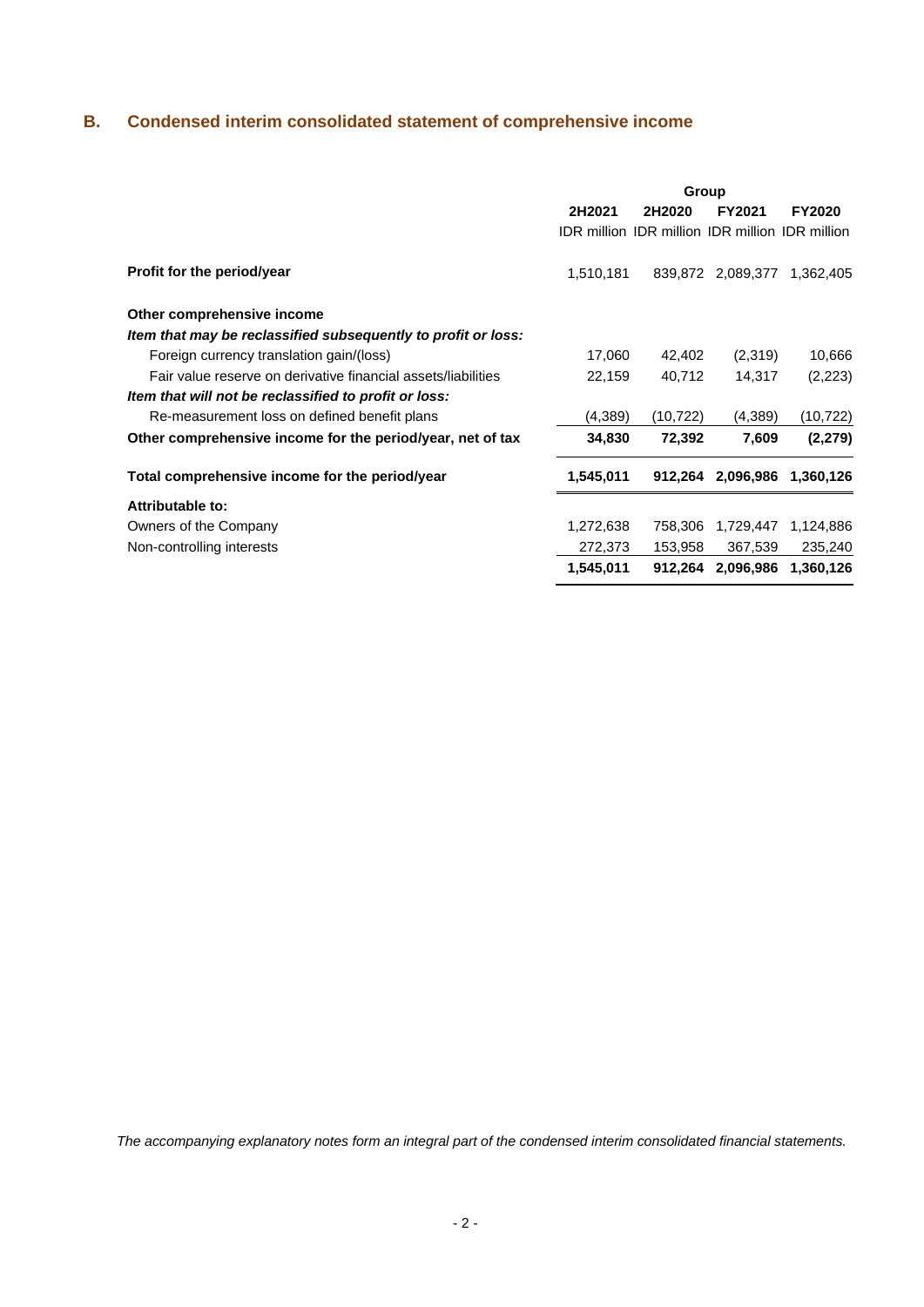# **C. Condensed interim statements of financial position**

|                                               |             | Group              |                        | Company                  |                    |  |
|-----------------------------------------------|-------------|--------------------|------------------------|--------------------------|--------------------|--|
|                                               | <b>Note</b> | 31-Dec-21          | 31-Dec-20              | 31-Dec-21                | 31-Dec-20          |  |
| <b>ASSETS</b>                                 |             | <b>IDR</b> million | <b>IDR</b> million     | <b>IDR</b> million       | <b>IDR</b> million |  |
|                                               |             |                    |                        |                          |                    |  |
| <b>Non-current assets</b>                     |             |                    |                        |                          |                    |  |
| Plasma receivables                            | 11          | 2,278,267          | 2,639,567              |                          |                    |  |
| Property, plant and equipment                 | 12          | 4,147,075          | 3,813,214              | 1,410                    | 2,250              |  |
| Bearer plants                                 | 13          | 7,770,977          | 7,725,442              |                          |                    |  |
| Land use rights                               |             | 986,757            | 971,853                |                          |                    |  |
| Investment in subsidiaries                    |             |                    |                        | 2,028,786                | 2,075,776          |  |
| Intangible assets                             | 14          | 185,438            | 182,606                |                          |                    |  |
| Derivative financial assets                   |             | 10,628             | 72,763                 | 10,628                   | 72,763             |  |
| Deferred tax assets                           |             | 127,015            | 209,491                |                          |                    |  |
| Due from subsidiaries                         |             |                    | L,                     | 5,684,742                | 6,467,014          |  |
| <b>Total non-current assets</b>               |             | 15,506,157         | 15,614,936             | 7,725,566                | 8,617,803          |  |
|                                               |             |                    |                        |                          |                    |  |
| <b>Current assets</b>                         |             |                    |                        |                          |                    |  |
| <b>Biological assets</b>                      | 15          | 376,076            | 294,010                |                          |                    |  |
| Inventories                                   |             | 822,371            | 852,402                |                          |                    |  |
| Deferred charges                              |             | 8,311              | 7,831                  |                          |                    |  |
| Trade and other receivables                   |             | 119,965            | 70,637                 | 245                      | 327                |  |
| Due from related companies                    |             | 50                 | 50                     | $\blacksquare$           | $\blacksquare$     |  |
| Plasma receivables                            | 11          | 153,429            | 64,496                 |                          |                    |  |
| Prepayments and advances                      |             | 18,205             | 31,610                 | 191                      | 189                |  |
| Dividend receivables                          |             |                    |                        | 63                       | 442,315            |  |
| Prepaid taxes                                 |             | 505,008            | 504,875                |                          | 58                 |  |
| Cash and short-term deposits                  |             | 175,964            | 791,953                | 20,834                   | 274,427            |  |
| <b>Total current assets</b>                   |             | 2,179,379          | 2,617,864              | 21,333                   | 717,316            |  |
| <b>Total assets</b>                           |             |                    | 17,685,536  18,232,800 | 7,746,899                | 9,335,119          |  |
| <b>LIABILITIES AND EQUITY</b>                 |             |                    |                        |                          |                    |  |
| <b>Current liabilities</b>                    |             |                    |                        |                          |                    |  |
| Loans and borrowings                          | 16          | ٠                  | 282,100                | $\overline{\phantom{a}}$ | 282,100            |  |
| Trade and other payables                      |             | 411,919            | 598,755                | 117                      | 2,158              |  |
| Accrued operating expenses                    |             | 262,472            | 221,201                | 51,731                   | 50,259             |  |
| Dividend payable to non-controlling interests |             |                    | 54,595                 |                          |                    |  |
| Sales advances                                |             | 246,538            | 281,120                |                          |                    |  |
| Taxes payable                                 |             | 296,723            | 284,301                | 8                        | 37                 |  |
| <b>Total current liabilities</b>              |             | 1,217,652          | 1,722,072              | 51,856                   | 334,554            |  |
|                                               |             |                    |                        |                          |                    |  |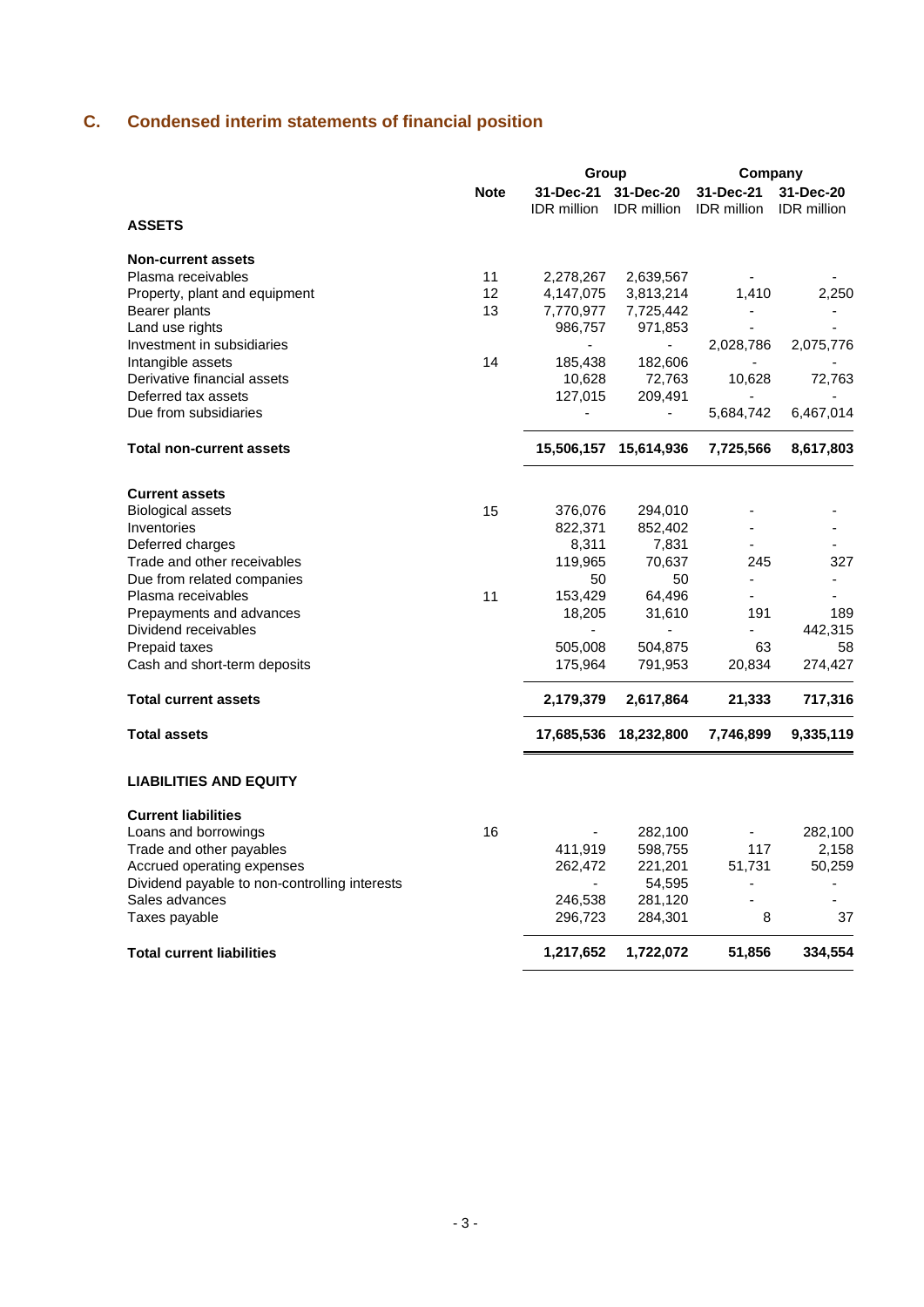# **C. Condensed interim statements of financial position (cont'd)**

|                                              |             | Group                           |                                 | Company                         |                                 |  |
|----------------------------------------------|-------------|---------------------------------|---------------------------------|---------------------------------|---------------------------------|--|
|                                              | <b>Note</b> | 31-Dec-21<br><b>IDR</b> million | 31-Dec-20<br><b>IDR</b> million | 31-Dec-21<br><b>IDR</b> million | 31-Dec-20<br><b>IDR</b> million |  |
| <b>Non-current liabilities</b>               |             |                                 |                                 |                                 |                                 |  |
| Deferred tax liabilities                     |             | 178,891                         | 137,607                         |                                 |                                 |  |
| Loans and borrowings                         | 16          | 1,752,641                       | 3,282,436                       | 1,752,641                       | 3,282,436                       |  |
| Islamic medium term notes                    | 17          | 2.390.425                       | 2,443,238                       | 2,390,425                       | 2,443,238                       |  |
| Employee benefits liability                  |             | 130,540                         | 101,092                         |                                 |                                 |  |
| Derivative financial liabilities             |             | 16,815                          | 12,512                          | 16,815                          | 12,512                          |  |
| <b>Total non-current liabilities</b>         |             | 4,469,312                       | 5,976,885                       | 4,159,881                       | 5,738,186                       |  |
| <b>Total liabilities</b>                     |             | 5,686,964                       | 7,698,957                       | 4,211,737                       | 6,072,740                       |  |
| <b>Net assets</b>                            |             | 11,998,572                      | 10,533,843                      | 3,535,162                       | 3,262,379                       |  |
| Equity attributable to owners of the Company |             |                                 |                                 |                                 |                                 |  |
| Share capital                                | 18          | 1,807,045                       | 1,807,045                       | 1,807,045                       | 1,807,045                       |  |
| Treasury shares                              | 18          | (161, 366)                      | (161, 366)                      | (161, 366)                      | (161, 366)                      |  |
| Other reserves                               |             | (183, 535)                      | (213, 435)                      | 16,958                          | 2,641                           |  |
| Retained earnings                            |             | 9,020,320                       | 7,764,128                       | 779,257                         | 561,915                         |  |
| Foreign currency translation reserve         |             | (182, 016)                      | (179, 697)                      | 1,093,268                       | 1,052,144                       |  |
|                                              |             | 10,300,448                      | 9,016,675                       | 3,535,162                       | 3,262,379                       |  |
| <b>Non-controlling interests</b>             |             | 1,698,124                       | 1,517,168                       |                                 |                                 |  |
| <b>Total equity</b>                          |             | 11,998,572                      | 10,533,843                      | 3,535,162                       | 3,262,379                       |  |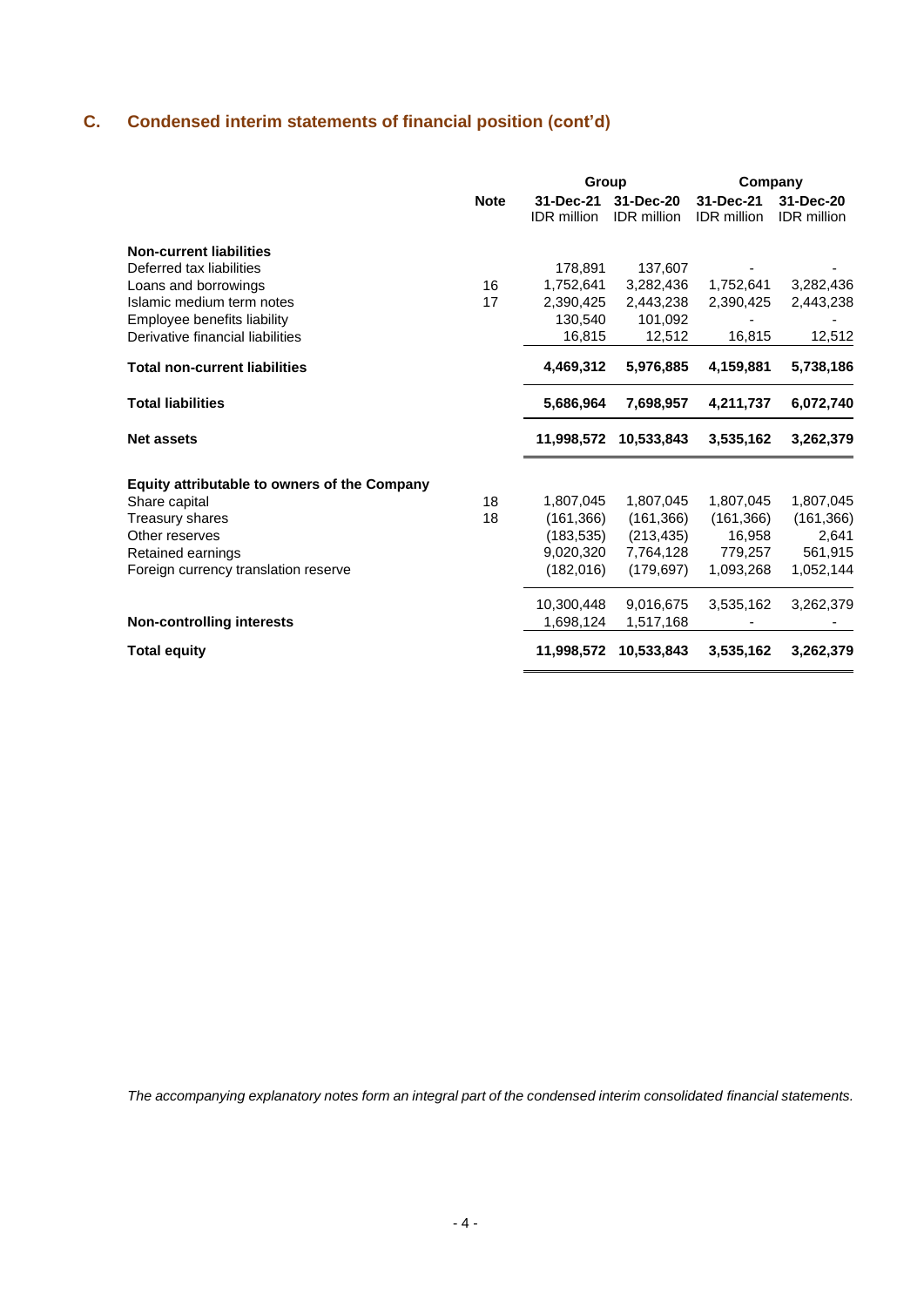# **D. Condensed interim statements of changes in equity**

|                                                                                    | Attributable to owners of the Group                        |                                                              |                                                   |                                         |                                                                      |                                                              |                                                               |                                              |
|------------------------------------------------------------------------------------|------------------------------------------------------------|--------------------------------------------------------------|---------------------------------------------------|-----------------------------------------|----------------------------------------------------------------------|--------------------------------------------------------------|---------------------------------------------------------------|----------------------------------------------|
| Group                                                                              | <b>Share</b><br>capital<br>(Note 18)<br><b>IDR</b> million | <b>Treasury</b><br>shares<br>(Note 18)<br><b>IDR</b> million | <b>Retained</b><br>earnings<br><b>IDR</b> million | Other<br>reserves<br><b>IDR</b> million | Foreign<br>currency<br>translation<br>reserves<br><b>IDR</b> million | Total<br>share capital<br>and reserves<br><b>IDR</b> million | Non-<br>controlling<br><i>interests</i><br><b>IDR</b> million | <b>Total</b><br>equity<br><b>IDR</b> million |
| 2021                                                                               |                                                            |                                                              |                                                   |                                         |                                                                      |                                                              |                                                               |                                              |
| Balance as of 1 January 2021<br>Profit for the year<br>Other comprehensive income: | 1,807,045                                                  | (161, 366)                                                   | 7,764,128<br>1,721,367                            | (213, 435)                              | (179, 697)                                                           | 9,016,675<br>1,721,367                                       | 1,517,168<br>368,010                                          | 10,533,843<br>2,089,377                      |
| Fair value reserve on derivative financial<br>assets/liabilities                   |                                                            |                                                              | $\overline{\phantom{a}}$                          | 14,317                                  |                                                                      | 14,317                                                       |                                                               | 14,317                                       |
| Foreign currency translation loss                                                  |                                                            |                                                              |                                                   | $\blacksquare$                          | (2,319)                                                              | (2,319)                                                      |                                                               | (2,319)                                      |
| Re-measurement loss on defined benefit plan                                        |                                                            |                                                              | (3,918)                                           |                                         |                                                                      | (3,918)                                                      | (471)                                                         | (4, 389)                                     |
| Total comprehensive income for the year,<br>net of tax                             |                                                            |                                                              | 1,717,449                                         | 14,317                                  | (2,319)                                                              | 1,729,447                                                    | 367,539                                                       | 2,096,986                                    |
| Contributions by and distributions to<br>owners:                                   |                                                            |                                                              |                                                   |                                         |                                                                      |                                                              |                                                               |                                              |
| Dividends on ordinary shares (Note 9)                                              |                                                            | $\blacksquare$                                               | (461, 257)                                        |                                         |                                                                      | (461, 257)                                                   |                                                               | (461, 257)                                   |
| Dividends paid to non-controlling interests                                        |                                                            |                                                              |                                                   |                                         |                                                                      |                                                              | (163,500)                                                     | (163,500)                                    |
| Changes in ownership interest in<br>subsidiaries:                                  |                                                            |                                                              |                                                   |                                         |                                                                      |                                                              |                                                               |                                              |
| Acquisition of non-controlling interests without a<br>change in control            |                                                            |                                                              |                                                   | 15,583                                  |                                                                      | 15,583                                                       | (23,083)                                                      | (7,500)                                      |
| Balance as at 31 December 2021                                                     | 1,807,045                                                  | (161, 366)                                                   | 9,020,320                                         | (183, 535)                              | (182,016)                                                            | 10,300,448                                                   | 1,698,124                                                     | 11,998,572                                   |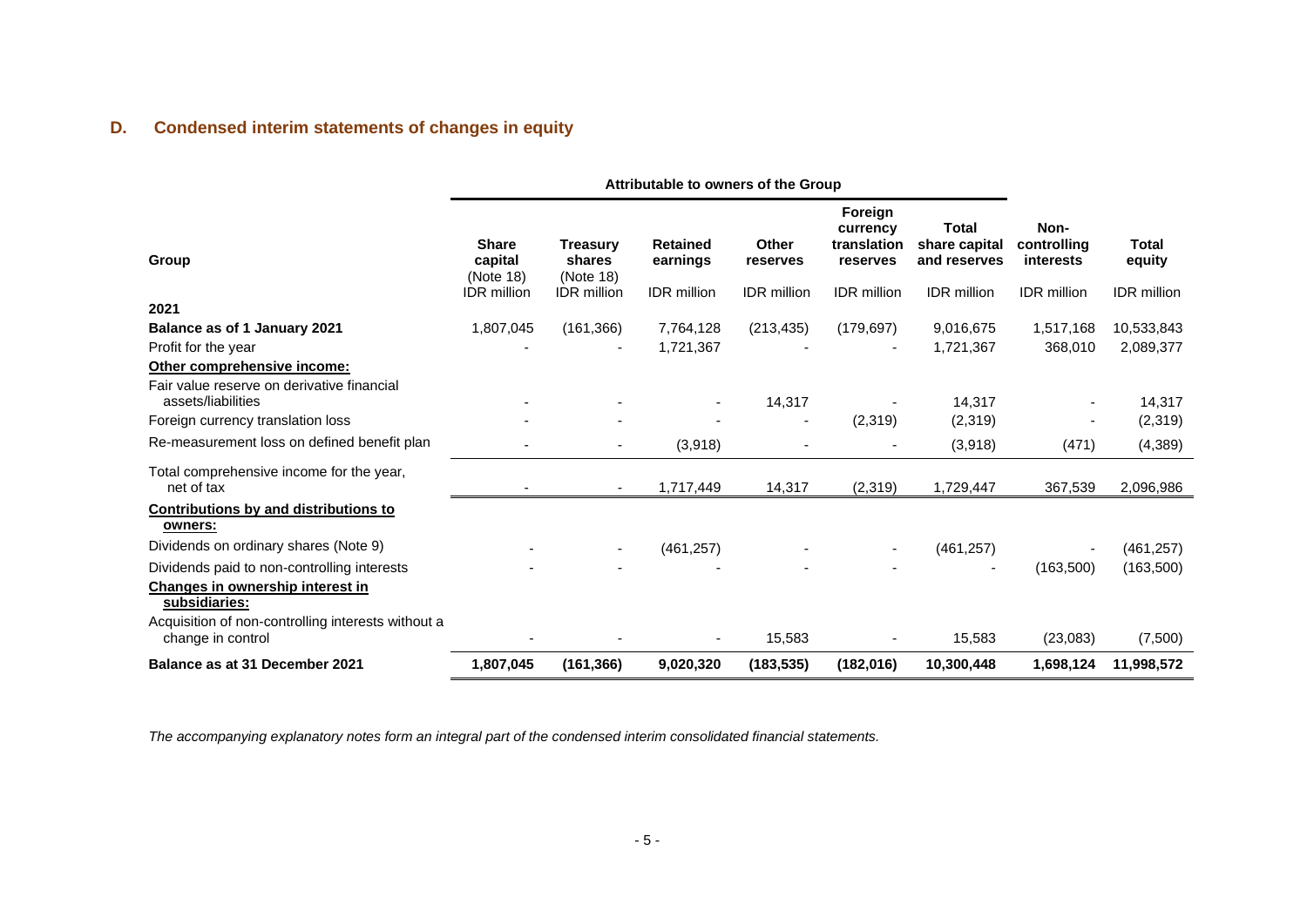# **D. Condensed interim statements of changes in equity (cont'd)**

|                                                                           | Attributable to owners of the Group  |                                        |                             |                    |                                                |                                        |                                  |                    |
|---------------------------------------------------------------------------|--------------------------------------|----------------------------------------|-----------------------------|--------------------|------------------------------------------------|----------------------------------------|----------------------------------|--------------------|
| Group                                                                     | <b>Share</b><br>capital<br>(Note 18) | <b>Treasury</b><br>shares<br>(Note 18) | <b>Retained</b><br>earnings | Other<br>reserves  | Foreign<br>currency<br>translation<br>reserves | Total<br>share capital<br>and reserves | Non-<br>controlling<br>interests | Total<br>equity    |
| 2020                                                                      | <b>IDR</b> million                   | <b>IDR</b> million                     | <b>IDR</b> million          | <b>IDR</b> million | <b>IDR</b> million                             | <b>IDR</b> million                     | <b>IDR</b> million               | <b>IDR</b> million |
| Balance as of 1 January 2020                                              | 1,807,045                            | (147, 449)                             | 6,814,530                   | (201, 717)         | (190, 363)                                     | 8,082,046                              | 1,349,134                        | 9,431,180          |
| Profit for the year                                                       |                                      |                                        | 1,126,393                   |                    |                                                | 1,126,393                              | 236,012                          | 1,362,405          |
| Other comprehensive income:<br>Fair value reserve on derivative financial |                                      |                                        |                             |                    |                                                |                                        |                                  |                    |
| assets/liabilities                                                        |                                      |                                        |                             | (2, 223)           |                                                | (2,223)                                |                                  | (2,223)            |
| Foreign currency translation gain                                         |                                      |                                        |                             |                    | 10,666                                         | 10,666                                 |                                  | 10,666             |
| Re-measurement loss on defined benefit plan                               |                                      | ٠                                      | (9,950)                     |                    |                                                | (9,950)                                | (772)                            | (10, 722)          |
| Total comprehensive income for the year,<br>net of tax                    |                                      | ٠                                      | 1,116,443                   | (2, 223)           | 10,666                                         | 1,124,886                              | 235,240                          | 1,360,126          |
| <b>Contributions by and distributions to</b><br>owners:                   |                                      |                                        |                             |                    |                                                |                                        |                                  |                    |
| Contribution from non-controlling interest                                |                                      |                                        |                             |                    |                                                |                                        | 54,526                           | 54,526             |
| Buy-back of ordinary shares                                               |                                      | (13, 917)                              |                             |                    |                                                | (13, 917)                              |                                  | (13, 917)          |
| Dividends on ordinary shares (Note 9)                                     |                                      |                                        | (166, 845)                  |                    |                                                | (166, 845)                             |                                  | (166, 845)         |
| Dividends paid to non-controlling interests                               |                                      |                                        |                             |                    |                                                |                                        | (131, 227)                       | (131, 227)         |
| Changes in ownership interest in<br>subsidiaries:                         |                                      |                                        |                             |                    |                                                |                                        |                                  |                    |
| Decrease in ownership in subsidiaries                                     |                                      |                                        |                             |                    |                                                |                                        |                                  |                    |
| without a change in control                                               |                                      |                                        |                             | (9, 495)           |                                                | (9, 495)                               | 9,495                            |                    |
| Balance as at 31 December 2020                                            | 1,807,045                            | (161, 366)                             | 7,764,128                   | (213, 435)         | (179, 697)                                     | 9,016,675                              | 1,517,168                        | 10,533,843         |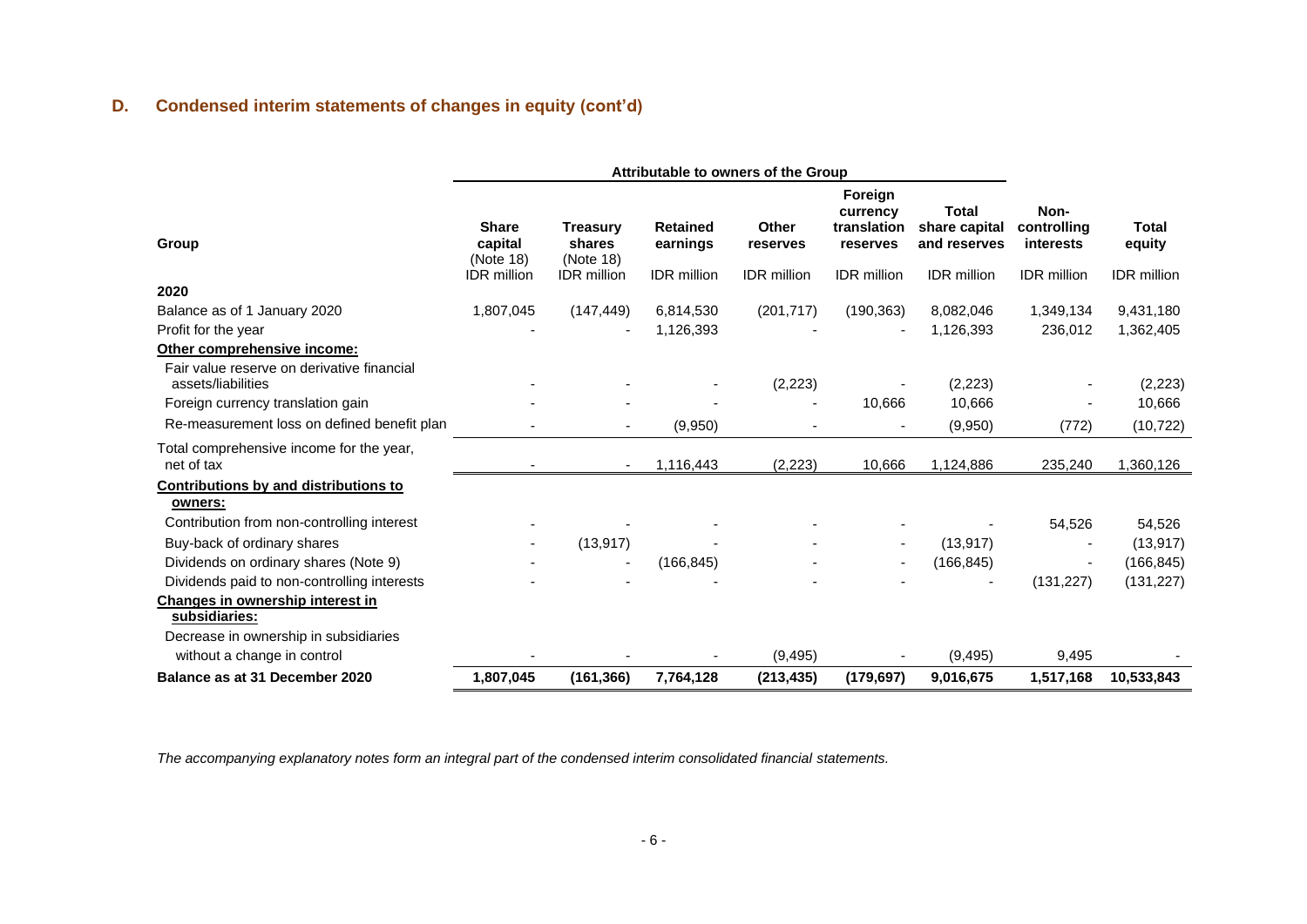# **D. Condensed interim statements of changes in equity (cont'd)**

|                                                                                                                                   | Attributable to owners of the Company                      |                                                       |                                                   |                                         |                                                                      |                                                                     |  |  |
|-----------------------------------------------------------------------------------------------------------------------------------|------------------------------------------------------------|-------------------------------------------------------|---------------------------------------------------|-----------------------------------------|----------------------------------------------------------------------|---------------------------------------------------------------------|--|--|
| Company                                                                                                                           | <b>Share</b><br>capital<br>(Note 18)<br><b>IDR</b> million | <b>Treasury</b><br>shares<br>(Note 18)<br>IDR million | <b>Retained</b><br>earnings<br><b>IDR</b> million | Other<br>reserves<br><b>IDR</b> million | Foreign<br>currency<br>translation<br>reserves<br><b>IDR</b> million | <b>Total</b><br>share capital<br>and reserves<br><b>IDR</b> million |  |  |
| 2021                                                                                                                              |                                                            |                                                       |                                                   |                                         |                                                                      |                                                                     |  |  |
| Balance as of 1 January 2021                                                                                                      | 1,807,045                                                  | (161, 366)                                            | 561,915                                           | 2,641                                   | 1,052,144                                                            | 3,262,379                                                           |  |  |
| Profit for the year                                                                                                               |                                                            |                                                       | 678,599                                           |                                         |                                                                      | 678,599                                                             |  |  |
| Other comprehensive income:                                                                                                       |                                                            |                                                       |                                                   |                                         |                                                                      |                                                                     |  |  |
| Fair value reserve on derivative financial assets/liabilities<br>Foreign currency translation gain                                |                                                            |                                                       |                                                   | 14,317                                  | 41,124                                                               | 14,317<br>41,124                                                    |  |  |
| Total comprehensive income for the year,<br>net of tax                                                                            |                                                            | $\blacksquare$                                        | 678,599                                           | 14,317                                  | 41,124                                                               | 734,040                                                             |  |  |
| Distribution to owners:<br>Dividends on ordinary shares (Note 9)                                                                  |                                                            | $\overline{\phantom{a}}$                              | (461, 257)                                        |                                         |                                                                      | (461, 257)                                                          |  |  |
| Balance as at 31 December 2021                                                                                                    | 1,807,045                                                  | (161, 366)                                            | 779,257                                           | 16,958                                  | 1,093,268                                                            | 3,535,162                                                           |  |  |
| 2020                                                                                                                              |                                                            |                                                       |                                                   |                                         |                                                                      |                                                                     |  |  |
| Balance as of 1 January 2020                                                                                                      | 1,807,045                                                  | (147, 449)                                            | 223,151                                           | 4,864                                   | 982,841                                                              | 2,870,452                                                           |  |  |
| Profit for the year                                                                                                               |                                                            |                                                       | 505,609                                           |                                         |                                                                      | 505,609                                                             |  |  |
| Other comprehensive income:<br>Fair value reserve on derivative financial assets/liabilities<br>Foreign currency translation gain |                                                            |                                                       |                                                   | (2, 223)                                | 69,303                                                               | (2,223)<br>69,303                                                   |  |  |
| Total comprehensive income for the year,                                                                                          |                                                            |                                                       |                                                   |                                         |                                                                      |                                                                     |  |  |
| net of tax                                                                                                                        |                                                            |                                                       | 505,609                                           | (2, 223)                                | 69,303                                                               | 572,689                                                             |  |  |
| <b>Distribution to owners:</b>                                                                                                    |                                                            |                                                       |                                                   |                                         |                                                                      |                                                                     |  |  |
| Buy-back of ordinary shares                                                                                                       |                                                            | (13, 917)                                             |                                                   |                                         |                                                                      | (13, 917)                                                           |  |  |
| Dividends on ordinary shares (Note 9)                                                                                             |                                                            |                                                       | (166, 845)                                        |                                         |                                                                      | (166, 845)                                                          |  |  |
| Balance as at 31 December 2020                                                                                                    | 1,807,045                                                  | (161, 366)                                            | 561,915                                           | 2,641                                   | 1,052,144                                                            | 3,262,379                                                           |  |  |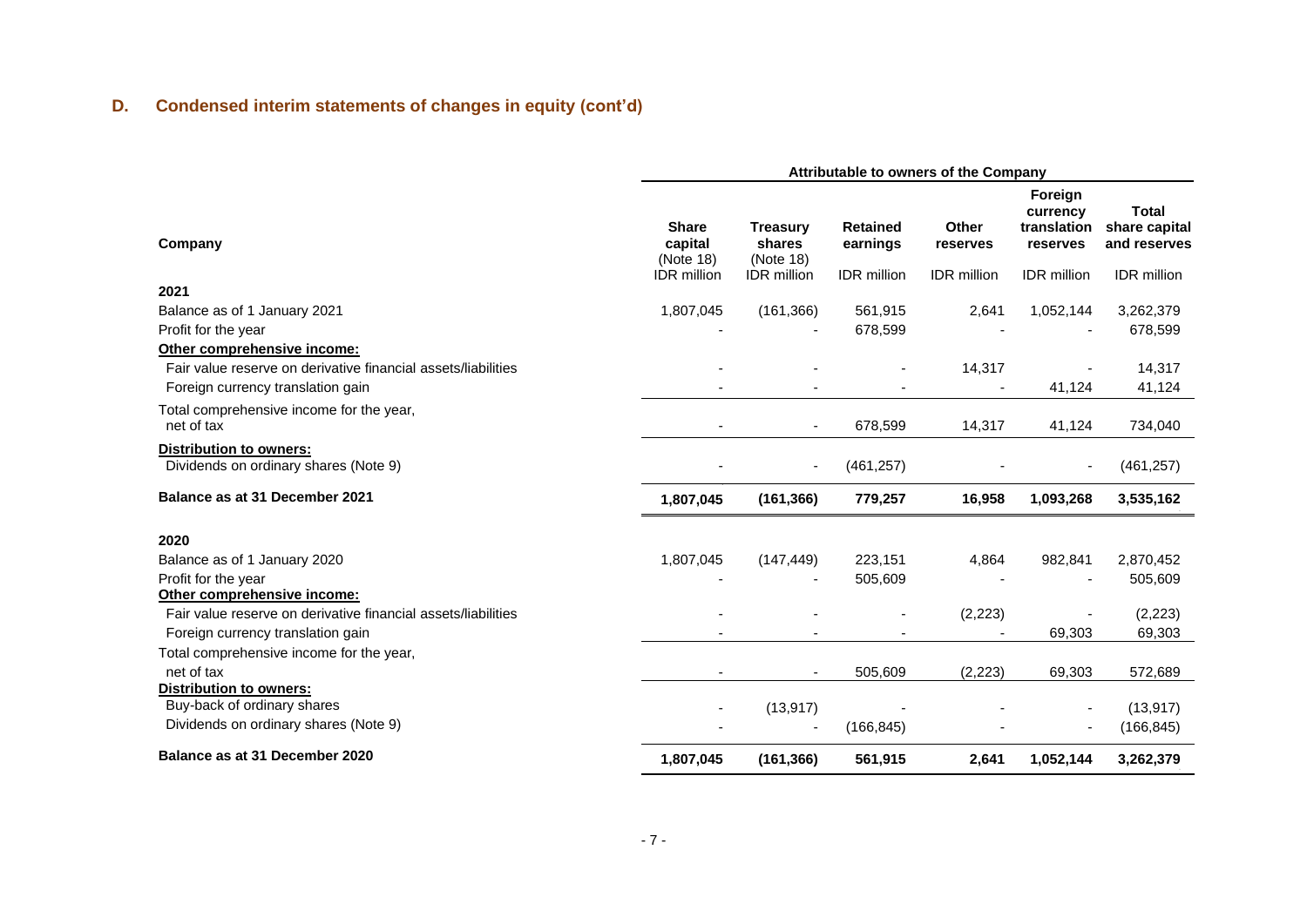# **E. Condensed interim consolidated statements of cash flows**

|                                                                           | Group       |               |
|---------------------------------------------------------------------------|-------------|---------------|
|                                                                           | FY2021      | <b>FY2020</b> |
|                                                                           | IDR million | IDR million   |
| Cash flows from operating activities                                      |             |               |
| Cash receipts from customers                                              | 12,162,624  | 9,605,640     |
| Cash payments to suppliers, employees and for other<br>operating expenses | (9,040,439) | (6,996,857)   |
| Income tax paid                                                           | (473,098)   | (162, 986)    |
|                                                                           |             |               |
| Net cash flows generated from operating activities                        | 2,649,087   | 2,445,797     |
| Cash flows from investing activities                                      |             |               |
| Decrease/(increase) in plasma receivables                                 | 296,454     | (110, 735)    |
| Investment in intangible assets                                           | (7,598)     | (8,031)       |
| Investment in bearer plants                                               | (384, 362)  | (381,092)     |
| Purchase of property, plant and equipment                                 | (664, 278)  | (598,000)     |
| Investment in land use rights                                             | (34, 302)   | (35,050)      |
| Interest received                                                         | 195,655     | 202,205       |
| Net cash flows used in investing activities                               | (598, 431)  | (930, 703)    |
| Cash flows from financing activities                                      |             |               |
| Proceeds from loans and borrowings                                        | 552,452     | 785,475       |
| Repayment of loans and borrowings                                         | (2,406,549) | (1,648,790)   |
| Dividends paid                                                            | (679, 352)  | (254, 730)    |
| Contributions from non-controlling interests                              |             | 54,526        |
| Buy-back of ordinary shares                                               |             | (13, 917)     |
| Acquisition of non-controlling interests                                  | (7,500)     |               |
| Interest paid                                                             | (128, 499)  | (170, 528)    |
| Net cash flows used in financing activities                               | (2,669,448) | (1, 247, 964) |
| Net (decrease)/increase in cash and cash equivalents                      | (618, 792)  | 267,130       |
| Effect of exchange rate changes on cash and cash equivalents              | 2,803       | 21,070        |
| Cash and cash equivalents at beginning of year                            | 791,953     | 503,753       |
| Cash and cash equivalents at the end of the year                          | 175,964     | 791,953       |
|                                                                           |             |               |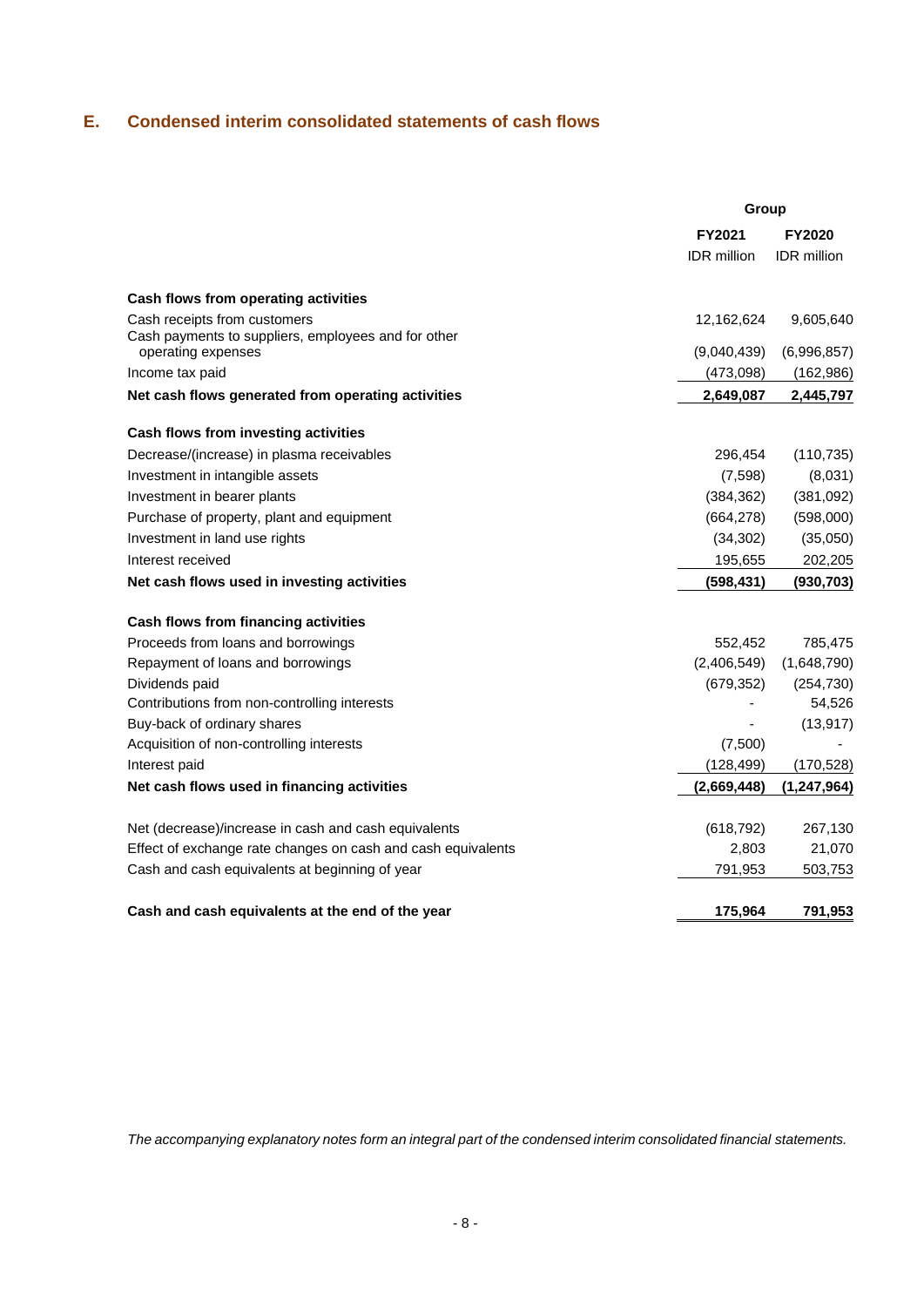# **E. Condensed interim consolidated statements of cash flows (cont'd)**

|                                                     | Group              |                    |  |  |  |
|-----------------------------------------------------|--------------------|--------------------|--|--|--|
| <b>Cash Flows from Operating Activities:</b>        | FY2021             | FY2020             |  |  |  |
|                                                     | <b>IDR</b> million | <b>IDR</b> million |  |  |  |
| Profit before taxation                              | 2,863,587          | 1,930,540          |  |  |  |
| Depreciation and amortisation                       | 720,854            | 644,862            |  |  |  |
| Finance cost                                        | 153,309            | 178,955            |  |  |  |
| Interest income                                     | (195, 655)         | (202, 205)         |  |  |  |
| Post employment benefits                            | 30,057             | 22,842             |  |  |  |
| Unrealised foreign exchange loss                    | 62,756             | 82,271             |  |  |  |
| Fair value changes in biological assets             | (82,066)           | (25, 690)          |  |  |  |
| Operating cash flows before working capital changes | 3,552,842          | 2,631,575          |  |  |  |
| Decrease/(increase) in:                             |                    |                    |  |  |  |
| - Trade and other receivables                       | (49, 109)          | 279,721            |  |  |  |
| - Inventories                                       | 30,031             | (193, 568)         |  |  |  |
| - Prepaid taxes                                     | (133)              | 55,963             |  |  |  |
| - Prepayment and advances                           | 13,408             | 6,349              |  |  |  |
| - Deferred charges                                  | (480)              | (519)              |  |  |  |
| (Decrease)/increase in:                             |                    |                    |  |  |  |
| - Trade and other payables                          | (187, 446)         | (159, 146)         |  |  |  |
| - Accrued operating expenses                        | (32, 418)          | (101, 948)         |  |  |  |
| - Other taxes payable                               | (163, 692)         | (127, 171)         |  |  |  |
| - Sales advances                                    | (34, 583)          | 223,832            |  |  |  |
| Cash flows generated from operations                | 3,128,420          | 2,615,088          |  |  |  |
| Income tax paid                                     | (473,098)          | (162, 986)         |  |  |  |
| Employee defined benefits paid                      | (6, 235)           | (6, 305)           |  |  |  |
| Net cash flows generated from operating activities  | 2,649,087          | 2,445,797          |  |  |  |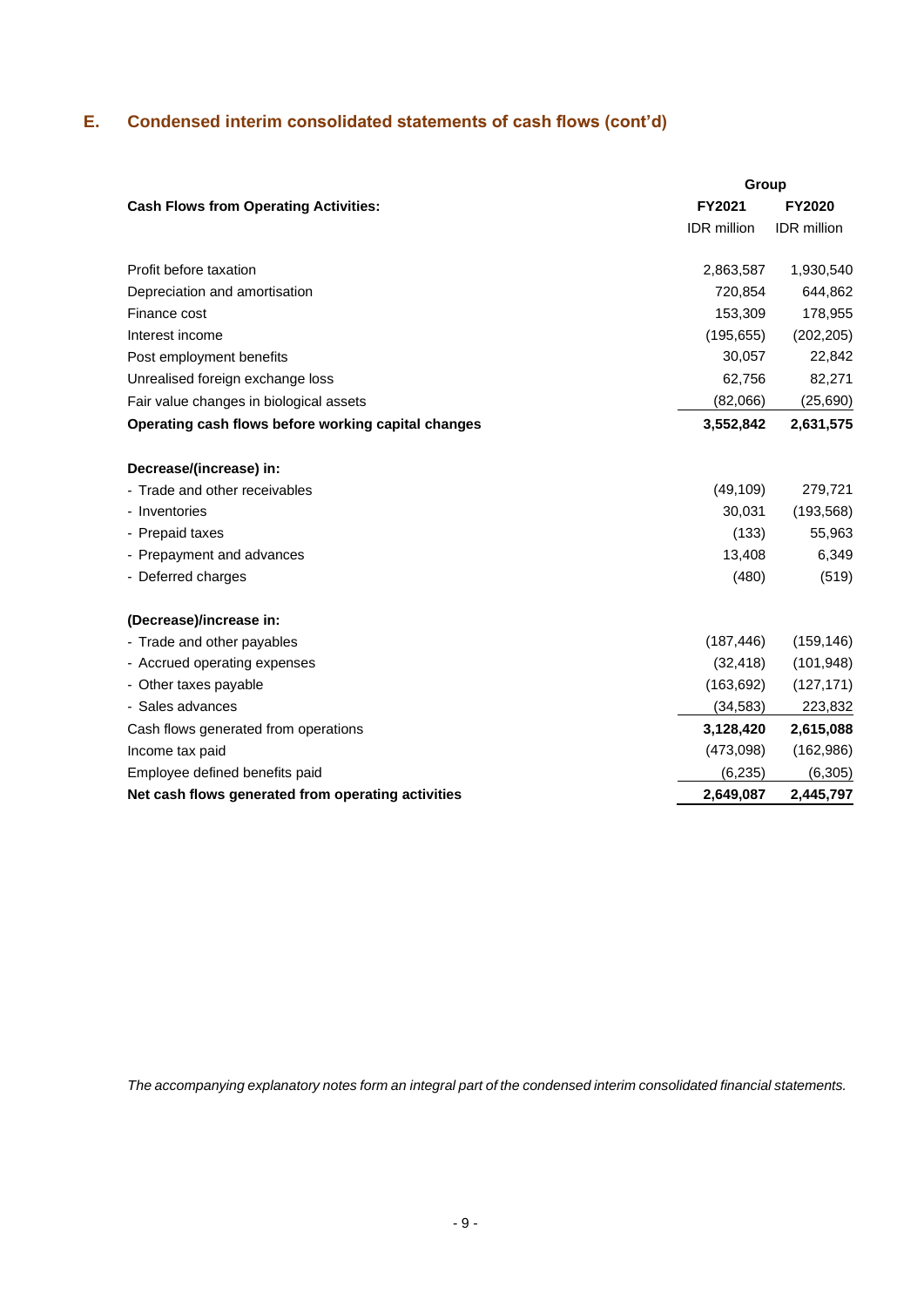# **F. Notes to the condensed interim consolidated financial statements**

#### **1. Corporate information**

Bumitama Agri Ltd. (the "Company") is a limited liability company, incorporated and domiciled in the Republic of Singapore and is listed on the Singapore Exchange Securities Trading Limited.

The Company's immediate holding company is Wellpoint Pacific Holdings Ltd. ("Wellpoint") incorporated in British Virgin Islands. Wellpoint is ultimately held by the Hariyantos.

The registered office of the Company is located at 10 Anson Road, #11-19, International Plaza, Singapore 079903. The principal place of operations of the Group is located at Jl. Melawai Raya No. 10, Kebayoran Baru, Jakarta Selatan, Indonesia.

The principal activity of the Company is investment holding. The principal activities of the subsidiaries are that of investment holding, operating oil palm plantations and palm oil mills located across the Indonesian provinces of Central Kalimantan, West Kalimantan and Riau, and the production and trading of crude palm oil and related products.

Related companies in these condensed interim consolidated financial statements refer to the Hariyanto family's group of companies.

#### **2. Summary of significant accounting policies**

The condensed interim consolidated financial statements for the six months and full year ended 31 December 2021 have been prepared in accordance with Singapore Financial Reporting Standards (International) ("SFRS(I)") 1-34 *Interim Financial Reporting* issued by the Accounting Standards Council Singapore. The condensed interim consolidated financial statements do not include all the information required for a complete set of financial statements. However, selected explanatory notes are included to explain events and transactions that are significant to obtain an understanding of the changes in Group's financial position and performance of the Group since the last interim financial statements for the period ended 30 June 2021.

The accounting policies adopted are consistent with those of the previous financial year which were prepared in accordance with SFRS(I), except for the adoption of new and amended standards as set out in Note 2.1.

The condensed interim consolidated financial statements are presented in Indonesian Rupiah ("IDR"), and all values are rounded to the nearest million (IDR million), except otherwise indicated.

#### **2.1 New and amended standards adopted by the Group**

The accounting policies adopted are consistent with those of the previous financial year except that in the current financial year, the Group has adopted all the new and revised standards and SFRS(I) Interpretations ("SFRS(I) INT") which are effective for annual financial periods beginning on or after 1 January 2021. The adoption of these standards and interpretations did not have any material effect on the financial performance or position of the Group and the Company.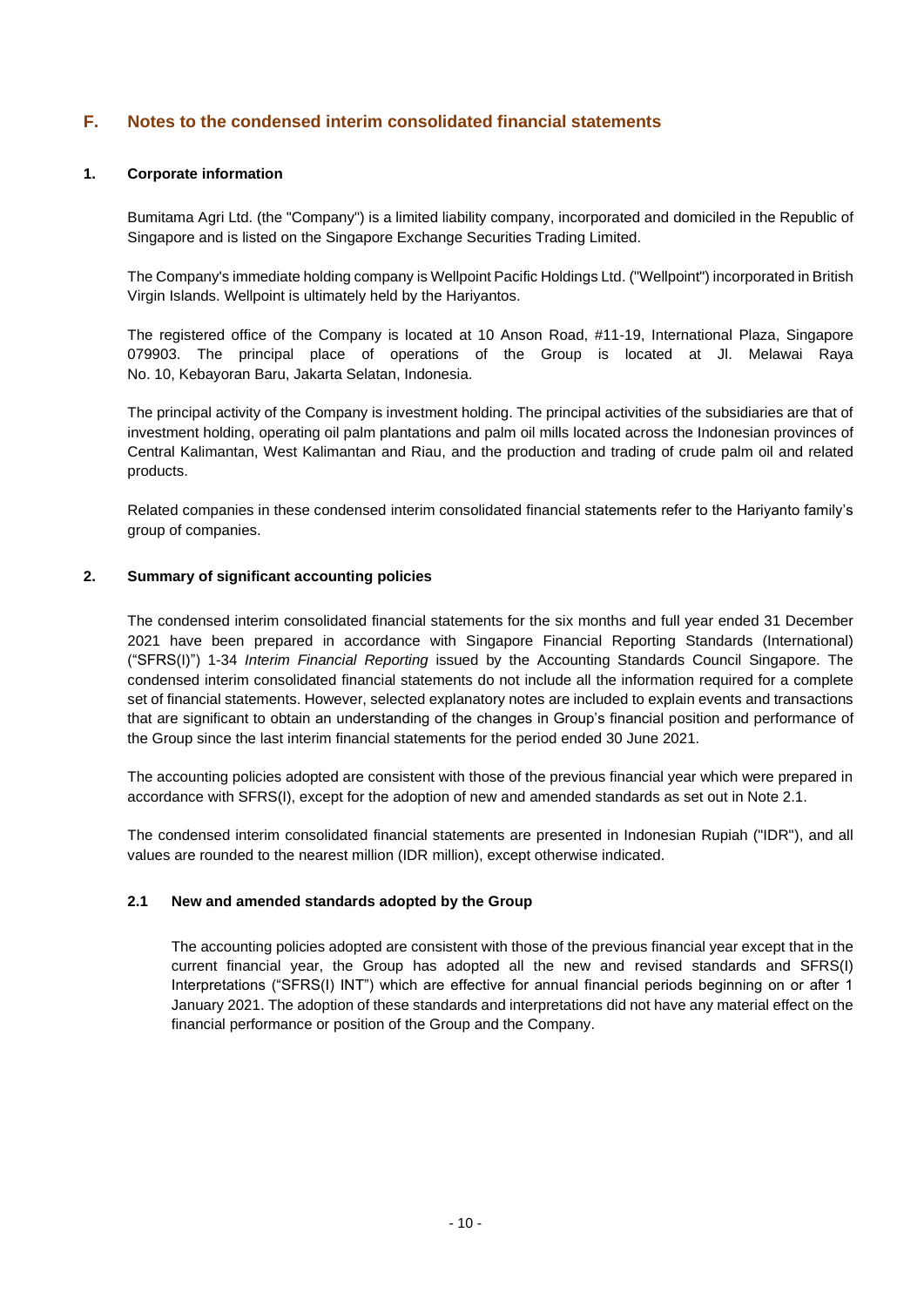#### **2.2 Use of judgements and estimates**

In preparing the condensed interim consolidated financial statements, management was required to make judgements, estimates and assumptions that affect the application of accounting policies and the reported amounts of assets and liabilities, income and expense. Actual results may differ from these estimates.

In the process of applying the Group's accounting policies, management did not make any judgements that have effect on the amounts recognised in the condensed interim consolidated financial statements, the same as those that applied to the consolidated financial statements as at and for the year ended 31 December 2020.

Estimates and underlying assumptions are reviewed on an ongoing basis. Revisions to accounting estimates are recognised in the period in which the estimates are revised and in any future period affected. The estimates and underlying assumptions applied are the same as those applied to the consolidated financial statements as at and for the year ended 31 December 2020.

# **2.3 Auditor's review**

The condensed interim consolidated financial statements presented have not been audited or reviewed by the Company's auditor.

The audited financial statements as at 31 December 2020 are not subject to an adverse opinion, qualified opinion or disclaimer of opinion.

# **3. Seasonal operations**

The raw material of palm products, which is Fresh Fruit Bunch ("FFB"), are affected by weather condition and rainfall pattern.

#### **4. Revenue**

|                                             |                    | Group              |                    |                    |  |  |  |  |
|---------------------------------------------|--------------------|--------------------|--------------------|--------------------|--|--|--|--|
|                                             | 2H2021             | 2H2020             | <b>FY2021</b>      | FY2020             |  |  |  |  |
|                                             | <b>IDR</b> million | <b>IDR</b> million | <b>IDR</b> million | <b>IDR</b> million |  |  |  |  |
| Disaggregation of revenue by major product: |                    |                    |                    |                    |  |  |  |  |
| Crude Palm Oil ("CPO")                      | 5,988,924          | 4,584,155          | 10,650,101         | 8,188,808          |  |  |  |  |
| Palm Kernel ("PK")                          | 821.511            | 515.105            | 1.598.529          | 912,938            |  |  |  |  |
| Total revenue recognised at a point in time | 6,810,435          | 5,099,260          | 12,248,630         | 9,101,746          |  |  |  |  |

All sales advances at the beginning of each financial year have been recognised as revenue during the financial year.

The Group's primary business activities are cultivating and harvesting palm trees, processing FFB and selling CPO and PK in Indonesia. Accordingly, no segmental information is presented as it is not meaningful.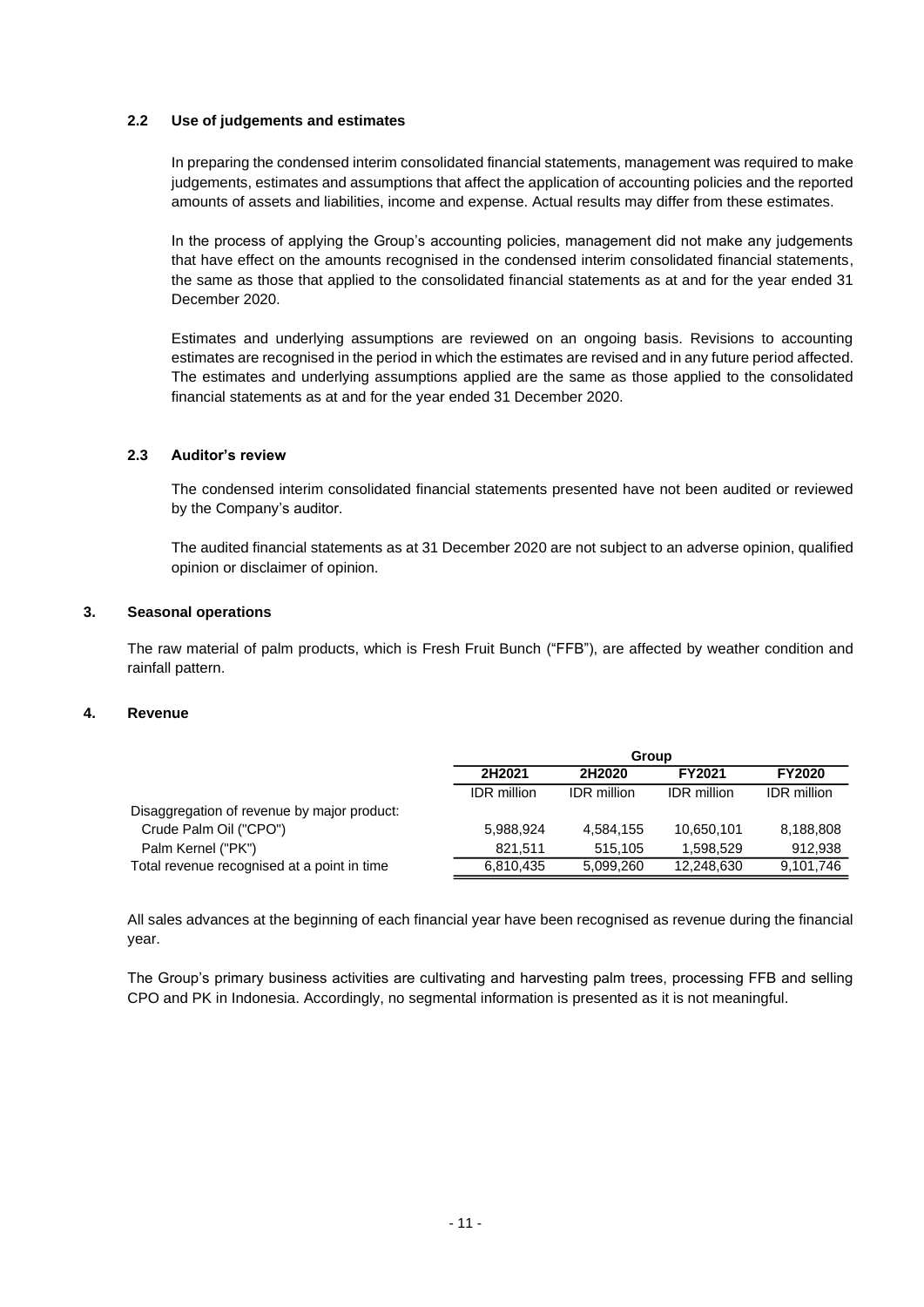# **5. Cost of Sales**

|                                                       | Group              |                    |                    |                    |  |  |
|-------------------------------------------------------|--------------------|--------------------|--------------------|--------------------|--|--|
|                                                       | 2H2021             | 2H2020             | <b>FY2021</b>      | <b>FY2020</b>      |  |  |
|                                                       | <b>IDR</b> million | <b>IDR</b> million | <b>IDR</b> million | <b>IDR</b> million |  |  |
| Cost of inventories recognised as an expense          | 3,000,517          | 2,105,127          | 5,553,244          | 3,547,954          |  |  |
| Depreciation of mature bearer plants, property, plant |                    |                    |                    |                    |  |  |
| and equipment and amortisation of land use rights     | 351,387            | 318,371            | 692.223            | 622,697            |  |  |
| <b>Plantation costs</b>                               | 1,000,212          | 1,021,149          | 2,211,340          | 2,073,988          |  |  |
| Mill and processing costs                             | 166.498            | 166.844            | 335,168            | 330,960            |  |  |
| Total cost of sales                                   | 4,518,614          | 3,611,491          | 8,791,975          | 6,575,599          |  |  |

#### **6. Financial assets and financial liabilities**

Set out below is an overview of the financial assets and financial liabilities of the Group as at 31 December 2021 and 2020:

|                                  |      | Group              |                    | Company            |                    |
|----------------------------------|------|--------------------|--------------------|--------------------|--------------------|
|                                  |      | 31-Dec-21          | 31-Dec-20          | 31-Dec-21          | 31-Dec-20          |
|                                  | Note | <b>IDR</b> million | <b>IDR</b> million | <b>IDR</b> million | <b>IDR</b> million |
| <b>Financial assets:</b>         |      |                    |                    |                    |                    |
| Due from subsidiaries            |      |                    |                    | 3,808,777          | 4,138,889          |
| Derivative financial assets      |      | 10,628             | 72,763             | 10,628             | 72,763             |
| Dividend receivables             |      |                    |                    |                    | 442,315            |
| Trade and other receivables      |      | 119,965            | 70,637             | 245                | 327                |
| Due from related companies       |      | 50                 | 50                 |                    |                    |
| Plasma receivables               | 11   | 2,431,696          | 2,704,063          |                    |                    |
| Cash and short-term deposits     |      | 175,964            | 791,953            | 20,834             | 274,427            |
|                                  |      | 2,738,303          | 3,639,466          | 3,840,484          | 4,928,721          |
| <b>Financial liabilities:</b>    |      |                    |                    |                    |                    |
| Derivative financial liabilities |      | 16,815             | 12,512             | 16,815             | 12,512             |
| Loans and borrowings             | 16   | 1,752,641          | 3,564,536          | 1,752,641          | 3,564,536          |
| Islamic medium term notes        | 17   | 2,390,425          | 2,443,238          | 2,390,425          | 2,443,238          |
| Dividend payable to              |      |                    |                    |                    |                    |
| non-controlling interests        |      |                    | 54,595             |                    |                    |
| Trade and other payables         |      | 411,919            | 598,755            | 117                | 2,158              |
| Accrued operating expenses       |      | 262,472            | 221,201            | 51,731             | 50,259             |
|                                  |      | 4,834,272          | 6,894,837          | 4,211,729          | 6,072,703          |

# **7. Related party transactions**

The following significant transactions between the Group and related parties took place at terms agreed between the parties during the financial period/year:

|                           |                    | Group              |                    |                    |  |
|---------------------------|--------------------|--------------------|--------------------|--------------------|--|
|                           | 2H2021             | 2H2020             | FY2021             | <b>FY2020</b>      |  |
|                           | <b>IDR</b> million | <b>IDR</b> million | <b>IDR</b> million | <b>IDR</b> million |  |
| Rental to related parties | 5,847              | 5,809              | 11.413             | 11,650             |  |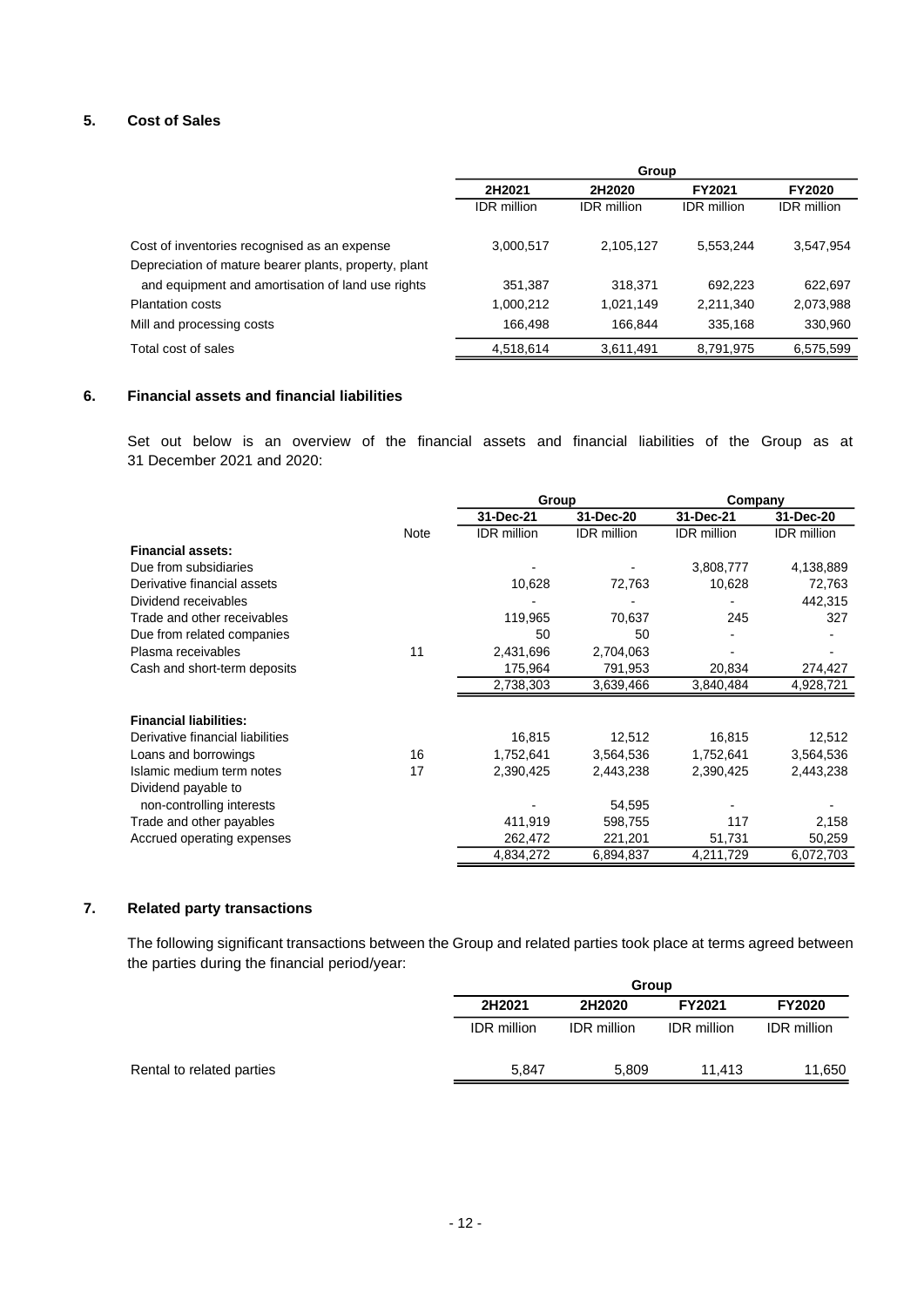# **7. Related party transactions (cont'd)**

The Group has entered into office premise lease agreements with Mr. Gunardi Hariyanto Lim and Goldwood Investments Ltd for a total amount of IDR 4,513 million for the year ended 31 December 2021 (2020: IDR 4,450 million).

The Group has also entered into barge lease agreement with PT Lima Srikandi Jaya, a related party, amounting to IDR 6,900 million for the year ended 31 December 2021 (2020: IDR 7,200 million).

# **8. Taxation**

The Group calculates the period income tax expense using the tax rate that would be applicable to the expected total annual earnings. The major components of income tax expense in the condensed interim consolidated statement of profit or loss are:

|                                                | Group              |                    |                    |                    |
|------------------------------------------------|--------------------|--------------------|--------------------|--------------------|
|                                                | 2H2021             | 2H2020             | FY2021             | <b>FY2020</b>      |
|                                                | <b>IDR</b> million | <b>IDR</b> million | <b>IDR</b> million | <b>IDR</b> million |
| Current income tax                             | (410, 758)         | (242, 753)         | (546, 190)         | (415,002)          |
| Deferred income tax                            | (107, 157)         | (123, 571)         | (124, 998)         | (73, 844)          |
| Witholding tax on interest income and dividend |                    |                    |                    |                    |
| from subsidiaries                              | (90, 833)          | (62.677)           | (103,022)          | (79,289)           |
|                                                | (608, 748)         | (429,001)          | (774,210)          | (568, 135)         |

# **9. Dividends**

|                                                               | <b>Group and Company</b> |                    |
|---------------------------------------------------------------|--------------------------|--------------------|
|                                                               | FY2021                   | <b>FY2020</b>      |
|                                                               | <b>IDR</b> million       | <b>IDR</b> million |
| Declared and paid during the financial year:                  |                          |                    |
| Dividend on ordinary shares:                                  |                          |                    |
| - Final exempt (one-tier) dividend for 2020: SGD 0.02         | 378.388                  | 91.127             |
| (2019: SGD 0.005) per share                                   |                          |                    |
| - Interim tax exempt (one-tier) dividend for 2021: SGD 0.0045 | 82.869                   | 75.718             |
| (2020: SGD 0.0040) per share                                  |                          |                    |
|                                                               | 461.257                  | 166.845            |

#### **10. Net Asset Value**

|                                       | Group      |           | Company   |            |
|---------------------------------------|------------|-----------|-----------|------------|
|                                       | 31-Dec-21  | 31-Dec-20 | 31-Dec-21 | 31-Dec-20  |
|                                       | <b>IDR</b> | idr       | idr       | <b>IDR</b> |
| Net asset value per ordinary share *) | 5.940      | 5.199     | 2.039     | 1,881      |

*\*) excluding treasury shares*

### **11. Plasma receivables**

As at 31 December 2021, the carrying amount of the Group's plasma receivables is IDR 2,431,696 million (2020: IDR 2,704,063 million).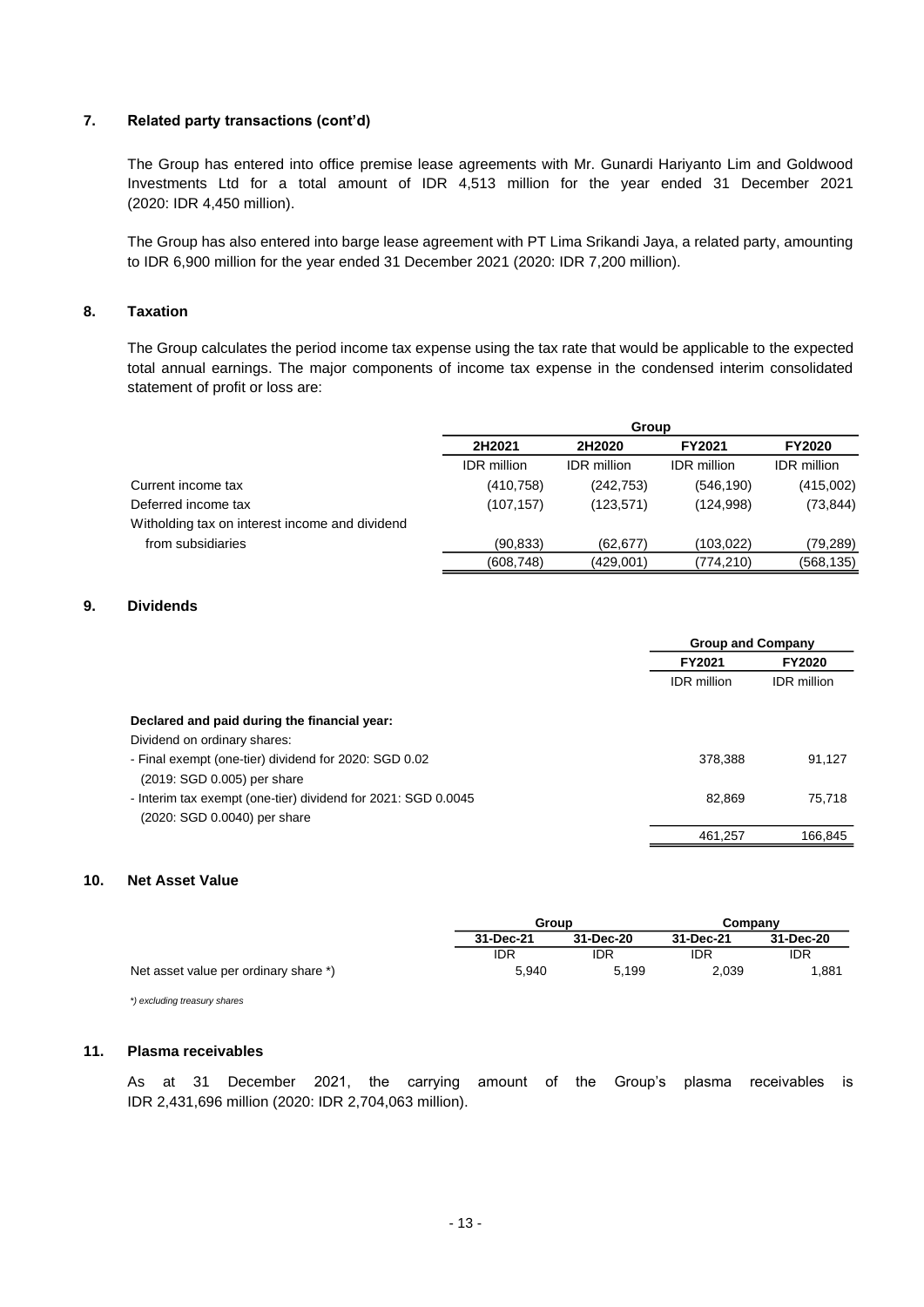#### **12. Property, plant and equipment**

As at 31 December 2021, the carrying amount of the Group's property, plant, and equipment is IDR 4,147,075 million (2020: IDR 3,813,214 million).

#### **13. Bearer plants**

As at 31 December 2021, the carrying amount of the Group's bearer plants is IDR 7,770,977 million (2020: IDR 7,725,442 million).

#### **14. Intangible Assets**

| Group                                  | Goodwill<br><b>IDR</b> million | <b>Software</b><br><b>IDR</b> million | Total<br><b>IDR</b> million |
|----------------------------------------|--------------------------------|---------------------------------------|-----------------------------|
| Cost                                   |                                |                                       |                             |
| At 1 January 2020                      | 174.464                        | 35,910                                | 210,374                     |
| Additions                              | ٠                              | 8.031                                 | 8,031                       |
| At 31 December 2020 and 1 January 2021 | 174.464                        | 43.941                                | 218,405                     |
| Additions                              | -                              | 7.598                                 | 7,598                       |
| At 31 December 2021                    | 174.464                        | 51,539                                | 226,003                     |
|                                        |                                |                                       |                             |

# **Accumulated amortisation and impairment**

| losses                                 |         |        |         |
|----------------------------------------|---------|--------|---------|
| At 1 January 2020                      | 6,563   | 25.863 | 32,426  |
| Amortisation for the year              | ٠       | 3.373  | 3,373   |
| At 31 December 2020 and 1 January 2021 | 6.563   | 29.236 | 35.799  |
| Amortisation for the year              | ٠       | 4.766  | 4,766   |
| At 31 December 2021                    | 6,563   | 34,002 | 40,565  |
| Net carrying amount                    |         |        |         |
| At 31 December 2020                    | 167.901 | 14.705 | 182,606 |
| At 31 December 2021                    | 167.901 | 17.537 | 185.438 |

#### **14.1. Goodwill impairment**

#### Impairment testing of goodwill

Goodwill arising from business combinations is allocated to the individual cash-generating units ("CGU") for the purpose of impairment testing.

The recoverable amounts of the CGUs have been determined based on fair values less cost of disposal ("FVLCOD") calculations using cash flows projections from financial budgets approved by Board of Directors. The calculations were based on the following key assumptions:

|                              | 31-Dec-21       | 31-Dec-20       |
|------------------------------|-----------------|-----------------|
| Discount Rate                | 11.63%          | 11.39% - 11.49% |
| Inflation Rate               | $2.9\% - 3.4\%$ | $2.1\% - 2.9\%$ |
| Projected CPO Price (IDR/kg) | 10,789 - 11,146 | 8,178 - 8,711   |

The FVLCOD calculations applied a discounted cash flow model using cash flow projections and projected CPO price of IDR 10,789 - IDR 11,146 (2020: IDR 8,178 - IDR 8,711) per kg. The cash flows calculated is based on a professional valuer's judgement with reference to monetary policy report published by Bank Indonesia, International Monetary Fund Data and World Economic Outlook database.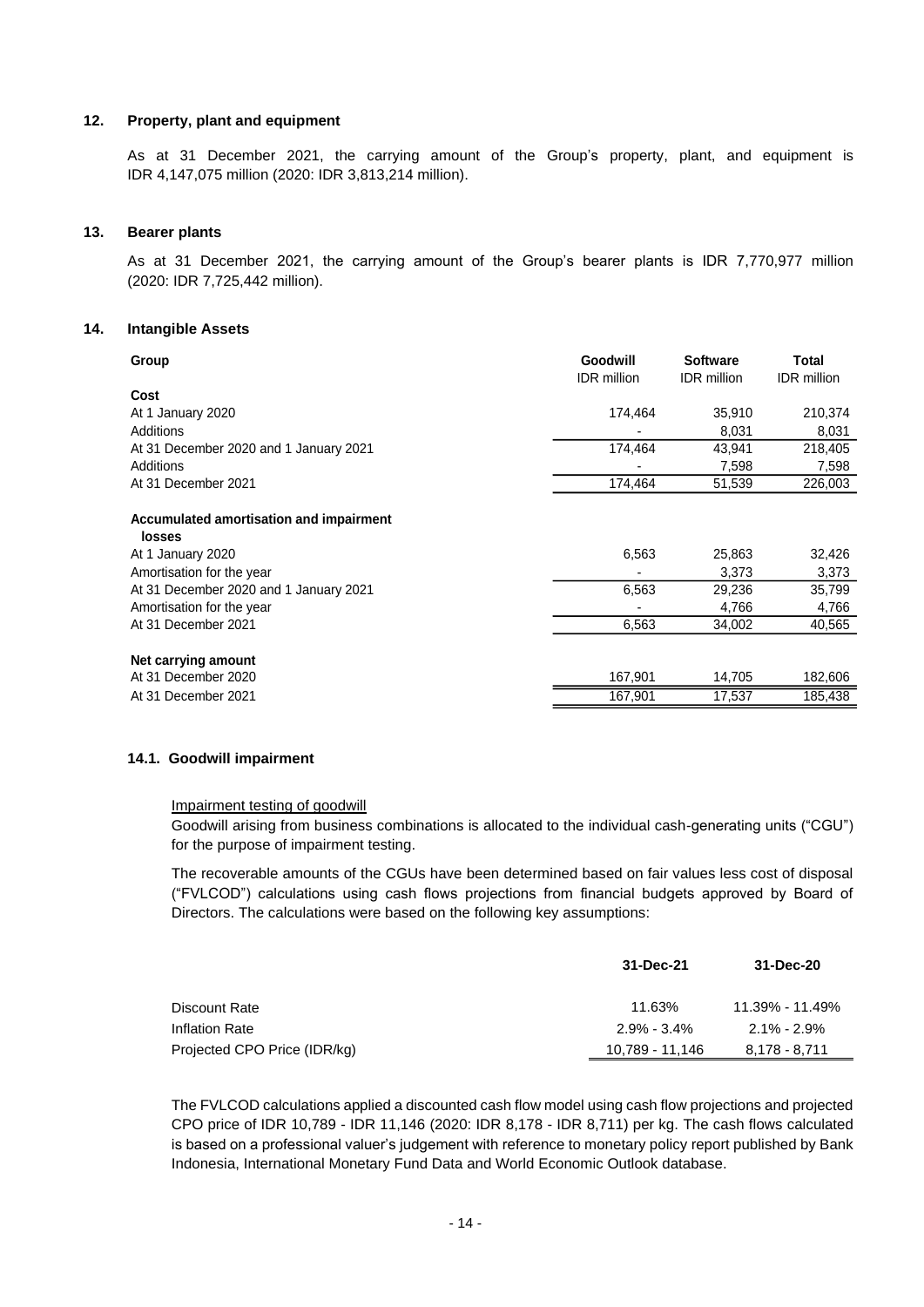#### **14.1. Goodwill impairment (cont'd)**

#### Key assumptions used in FVLCOD calculations

The calculations of FVLCOD are most sensitive to the following assumptions:

*Discount rate* - The discount rate applied to the cash flow projection is post-tax derived from the weighted average cost of capital of the oil palm plantation sectors on the assumption that funds are available at the prevailing rates and will continue to be available throughout the forecast period.

*Inflation rate* - The inflation rate is based on the International Monetary Fund data.

*Projected CPO price* -The CPO price was based on the international market price retrieved from Economist Intelligence Unit, World Bank and local market price retrieved from Badan Pengawas Perdagangan Berjangka Komoditi ("Bappebti").

Based on the above analysis, management has assessed that goodwill is not impaired as at 31 December 2021 and 2020.

#### **15. Biological Assets**

|                    | Group              |  |  |
|--------------------|--------------------|--|--|
| 31-Dec-21          | 31-Dec-20          |  |  |
| <b>IDR</b> million | <b>IDR</b> million |  |  |
| 376,076            | 294,010            |  |  |
|                    |                    |  |  |

As at 31 December 2021, the Group recognised fair value gain of IDR 82,066 million (2020: IDR 25,690 million).

Significant assumptions made in determining the fair values of the biological assets include the following:

|                                              | Group     |           |
|----------------------------------------------|-----------|-----------|
|                                              | 31-Dec-21 | 31-Dec-20 |
| <b>Nucleus volume (tonnes)</b><br><b>FFB</b> | 138,492   | 172,121   |
| Nucleus planted area (hectares)<br>Mature    | 126.582   | 120,643   |
| Average FFB price (IDR/kg) as at 31 December | 3,057     | 2,038     |

#### **16. Loans and borrowings**

|                               | <b>Group and Company</b> |                    |
|-------------------------------|--------------------------|--------------------|
|                               | 31-Dec-21                | 31-Dec-20          |
|                               | <b>IDR</b> million       | <b>IDR</b> million |
| Amount due within one year    |                          |                    |
| Unsecured                     | $\overline{\phantom{0}}$ | 282,100            |
| Amount due more than one year |                          |                    |
| Unsecured                     | 1,752,641                | 3,282,436          |
|                               | 1,752,641                | 3,564,536          |
|                               |                          |                    |

The unsecured borrowings contain negative pledge clauses.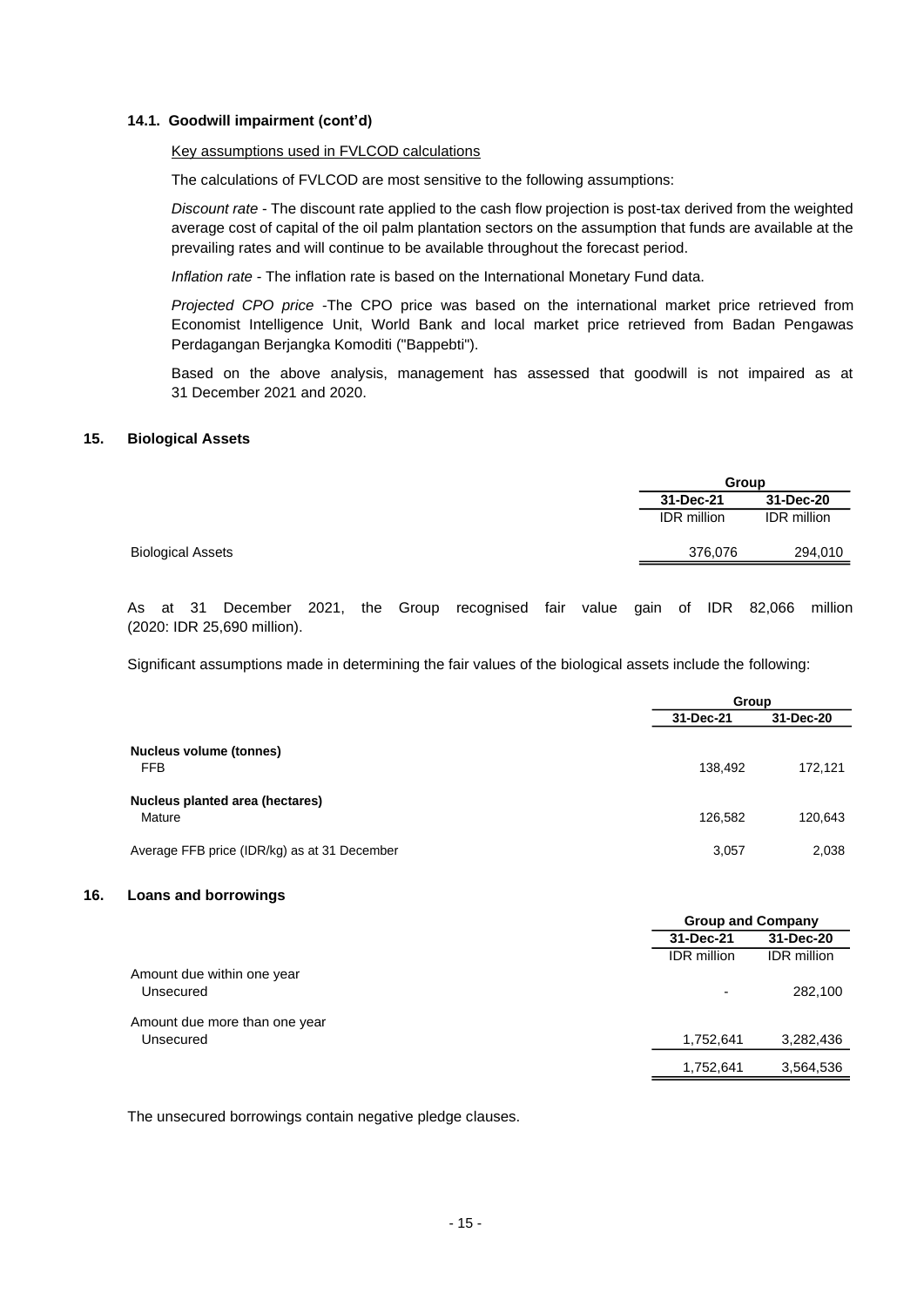# **17. Islamic medium term notes**

The carrying amount of the IMTNs as at end of the year is as follows:

|                      |                          |                    |                    | <b>Group and Company</b> |  |
|----------------------|--------------------------|--------------------|--------------------|--------------------------|--|
|                      | <b>Distribution rate</b> | 31-Dec-21          | 31-Dec-20          |                          |  |
| <b>Maturity date</b> | (per annum)              | <b>IDR</b> million | <b>IDR</b> million |                          |  |
| 22 July 2024         | 4.10%                    | 1,024,817          | 1,047,532          |                          |  |
| 22 July 2026         | 4.20%                    | 1,366,422          | 1,396,712          |                          |  |
|                      |                          | 2,391,239          | 2,444,244          |                          |  |
|                      |                          |                    |                    |                          |  |
|                      |                          | 1,295              | 1,280              |                          |  |
|                      |                          | (481)              | (274)              |                          |  |
|                      |                          | 814                | 1,006              |                          |  |
|                      |                          | 2,390,425          | 2,443,238          |                          |  |
|                      |                          |                    |                    |                          |  |

Islamic medium term notes are unsecured.

#### **18. Share capital and treasury shares**

|                                                                          |                     | <b>Group and Company</b> |                     |                    |  |  |  |
|--------------------------------------------------------------------------|---------------------|--------------------------|---------------------|--------------------|--|--|--|
|                                                                          | 31-Dec-21           |                          | 31-Dec-20           |                    |  |  |  |
|                                                                          | Number of<br>shares | <b>IDR</b> million       | Number of<br>shares | <b>IDR</b> million |  |  |  |
| Issued and fully paid ordinary shares<br>as at 1 January and 31 December | 1,757,531,844       | 1,807,045                | 1,757,531,844       | 1,807,045          |  |  |  |

The treasury shares held by the Company as at 31 December 2021 and 2020 are as follow:

|                 | <b>Group and Company</b> |                    |                     |                    |  |
|-----------------|--------------------------|--------------------|---------------------|--------------------|--|
|                 | 31-Dec-21                |                    | 31-Dec-20           |                    |  |
|                 | Number of<br>shares      | <b>IDR</b> million | Number of<br>shares | <b>IDR</b> million |  |
| Treasury shares | 23,387,800               | 161.366            | 23,387,800          | 161,366            |  |

There were no treasury shares of the Company and subsidiary holdings which were sold, transferred, cancelled or used in the current financial period.

As at 31 December 2021, the issued and paid up share capital of the Company excluding treasury shares comprised 1,734,144,044 ordinary shares (31 December 2020: 1,734,144,044 ordinary shares).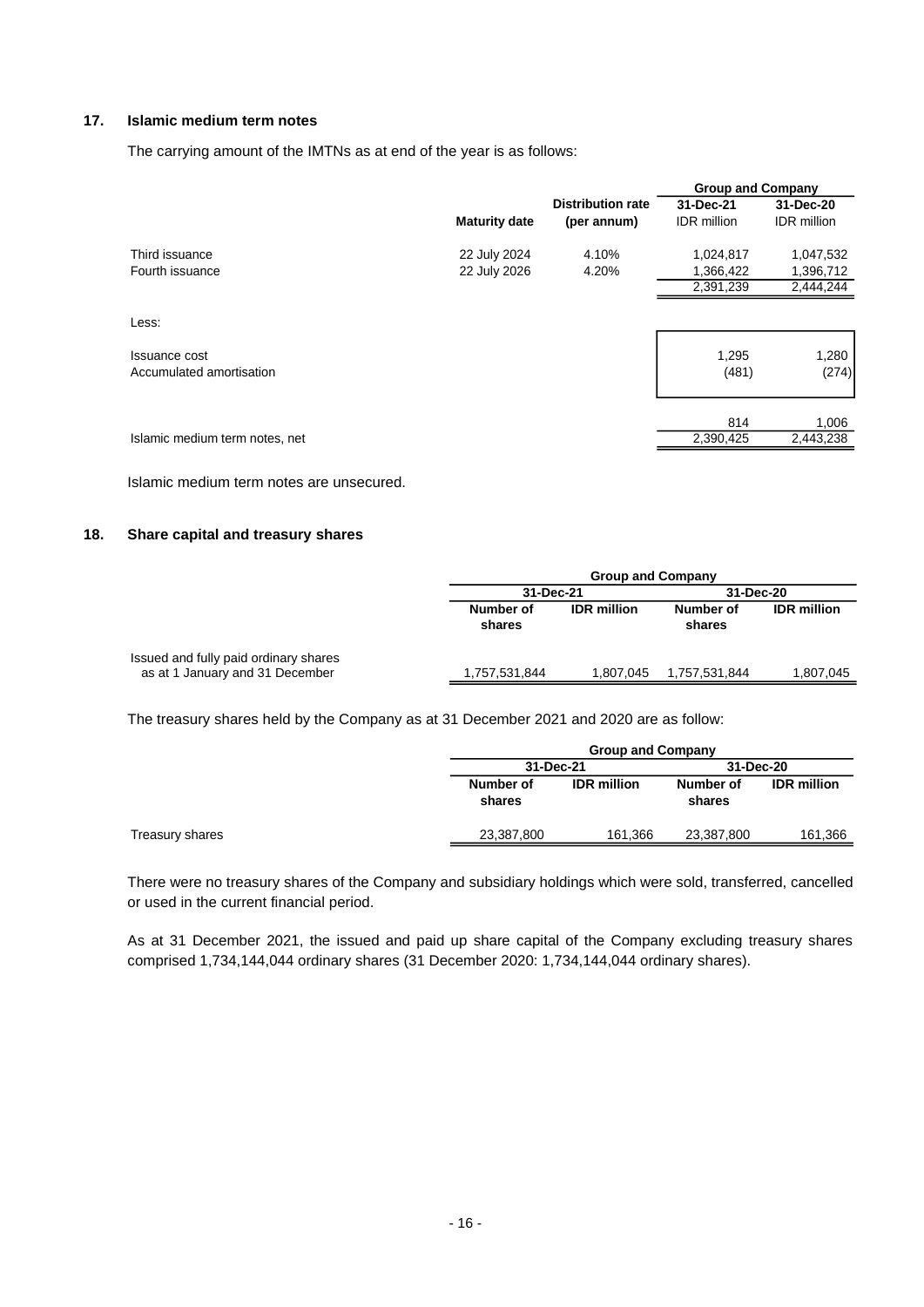#### **19. Fair value of assets and liabilities**

# **19.1. Fair value hierarchy**

The Group categorises fair value measurements using a fair value hierarchy that is dependent on the valuation inputs used as follows:

Level 1 – Quoted prices (unadjusted) in active market for identical assets or liabilities that the Group can access at the measurement date,

Level 2 – Inputs other than quoted prices included within Level 1 that are observable for the asset or liability, either directly or indirectly, and

Level 3 – Unobservable inputs for the asset or liability.

Fair value measurements that use inputs of different hierarchy levels are categorised in its entirety in the same level of the fair value hierarchy as the lowest level input that is significant to the entire measurement.

#### **19.2. Assets and liabilities measured at fair value**

The following table shows an analysis of each class of assets and liabilities measured at fair value at the end of the reporting period:

|                                                            | <b>Quoted prices</b><br>in active |                             |                    |                    |
|------------------------------------------------------------|-----------------------------------|-----------------------------|--------------------|--------------------|
|                                                            | markets for                       | <b>Significant</b><br>other | Significant        |                    |
| Group                                                      | identical                         | observable                  | unobservable       |                    |
|                                                            | <b>instruments</b>                | inputs                      | inputs             | <b>Total</b>       |
|                                                            | (Level 1)                         | (Level 2)                   | (Level 3)          |                    |
|                                                            | <b>IDR</b> million                | <b>IDR</b> million          | <b>IDR</b> million | <b>IDR</b> million |
| 2021<br>Assets measured at fair value                      |                                   |                             |                    |                    |
| Non-financial assets:                                      |                                   |                             |                    |                    |
| <b>Biological assets</b>                                   |                                   |                             | 376,076            | 376,076            |
|                                                            |                                   |                             |                    |                    |
| Financial assets:                                          |                                   |                             |                    |                    |
| Derivative financial assets                                |                                   | 10,628                      |                    | 10,628             |
| Liabilities measured at fair value                         |                                   |                             |                    |                    |
| Financial liabilities:                                     |                                   |                             |                    |                    |
| Derivative financial liabilities                           |                                   | 16,815                      |                    | 16,815             |
|                                                            |                                   |                             |                    |                    |
| 2020                                                       |                                   |                             |                    |                    |
| Assets measured at fair value                              |                                   |                             |                    |                    |
| Non-financial assets:                                      |                                   |                             |                    |                    |
| <b>Biological assets</b>                                   |                                   |                             | 294,010            | 294,010            |
| Financial assets:                                          |                                   |                             |                    |                    |
| Derivative financial assets                                |                                   | 72,763                      |                    | 72,763             |
|                                                            |                                   |                             |                    |                    |
| Liabilities measured at fair value                         |                                   |                             |                    |                    |
| Financial liabilities:<br>Derivative financial liabilities |                                   |                             |                    |                    |
|                                                            |                                   | 12,512                      |                    | 12,512             |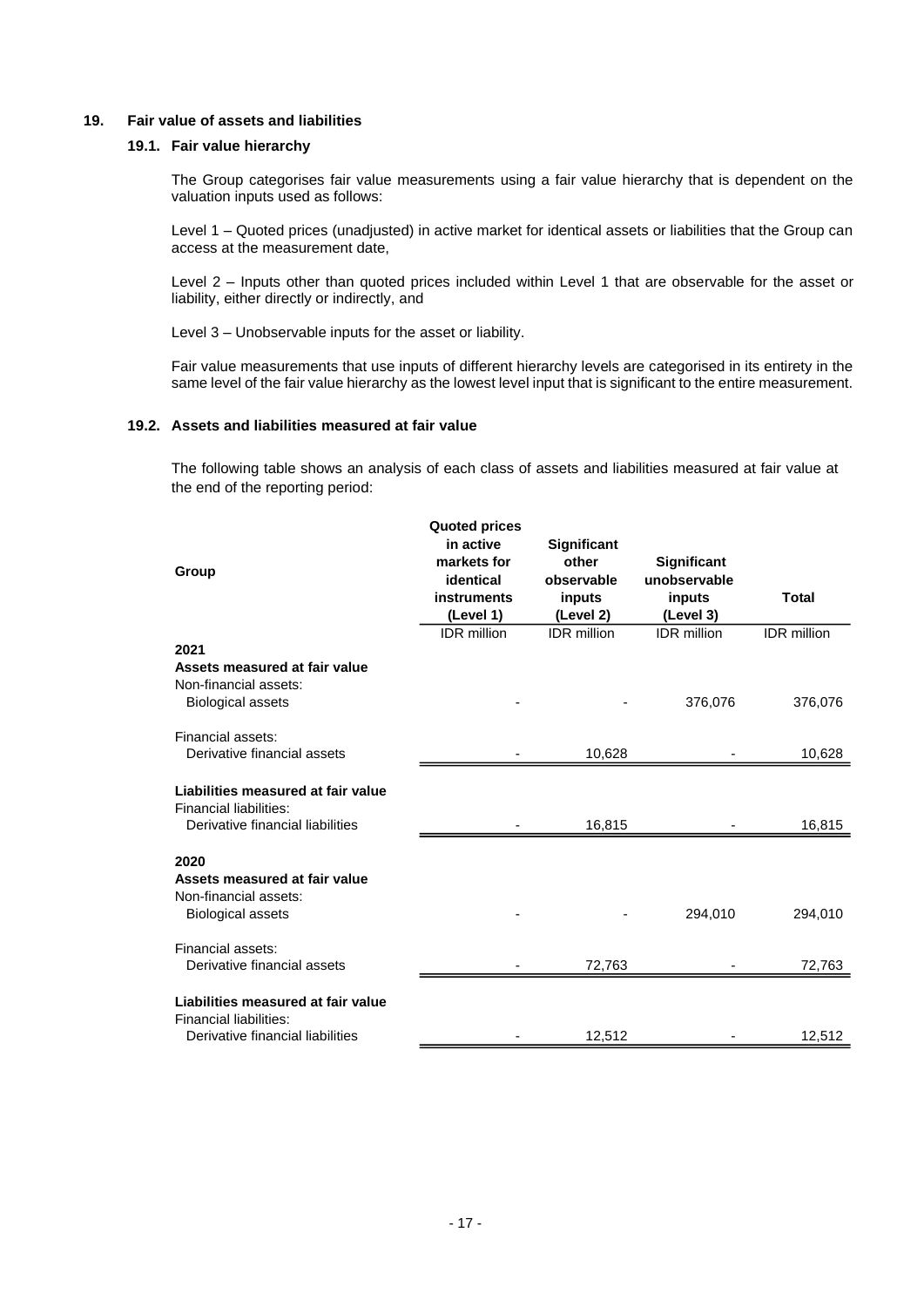#### **19. Fair value of assets and liabilities (cont'd)**

#### **19.2. Assets and liabilities measured at fair value (cont'd)**

The following table shows an analysis of each class of assets and liabilities measured at fair value at the end of the reporting period: (cont'd)

| Company                                                                                          | <b>Quoted prices</b><br>in active<br>markets for<br>identical<br>instruments<br>(Level 1) | Significant<br>other<br>observable<br>inputs<br>(Level 2) | <b>Significant</b><br>unobservable<br>inputs<br>(Level 3) | Total              |
|--------------------------------------------------------------------------------------------------|-------------------------------------------------------------------------------------------|-----------------------------------------------------------|-----------------------------------------------------------|--------------------|
|                                                                                                  | <b>IDR</b> million                                                                        | <b>IDR</b> million                                        | <b>IDR</b> million                                        | <b>IDR</b> million |
| 2021                                                                                             |                                                                                           |                                                           |                                                           |                    |
| Assets measured at fair value<br>Financial assets:                                               |                                                                                           |                                                           |                                                           |                    |
| Derivative financial assets                                                                      |                                                                                           | 10,628                                                    |                                                           | 10,628             |
| Liabilities measured at fair value<br>Financial liabilities:<br>Derivative financial liabilities |                                                                                           | 16,815                                                    |                                                           | 16,815             |
| 2020<br>Assets measured at fair value<br>Financial assets:<br>Derivative financial assets        |                                                                                           | 72,763                                                    |                                                           | 72,763             |
|                                                                                                  |                                                                                           |                                                           |                                                           |                    |
| Liabilities measured at fair value<br>Financial liabilities:                                     |                                                                                           |                                                           |                                                           |                    |
| Derivative financial liabilities                                                                 |                                                                                           | 12,512                                                    |                                                           | 12,512             |

#### **19.3. Level 2 fair value measurements**

The following is a description of the valuation techniques and inputs used in the fair value measurement for assets and liabilities that are categorised within Level 2 of the fair value hierarchy:

#### Derivative financial assets/liabilities

Cross currency swap contracts and interest rate swaps are valued using a valuation technique with market observable inputs. The most frequently applied valuation techniques include forward pricing and swap models, using present value calculations. The models incorporate various inputs including the credit quality of counterparties, foreign exchange spot and forward rates, interest rate curves and forward rate curves.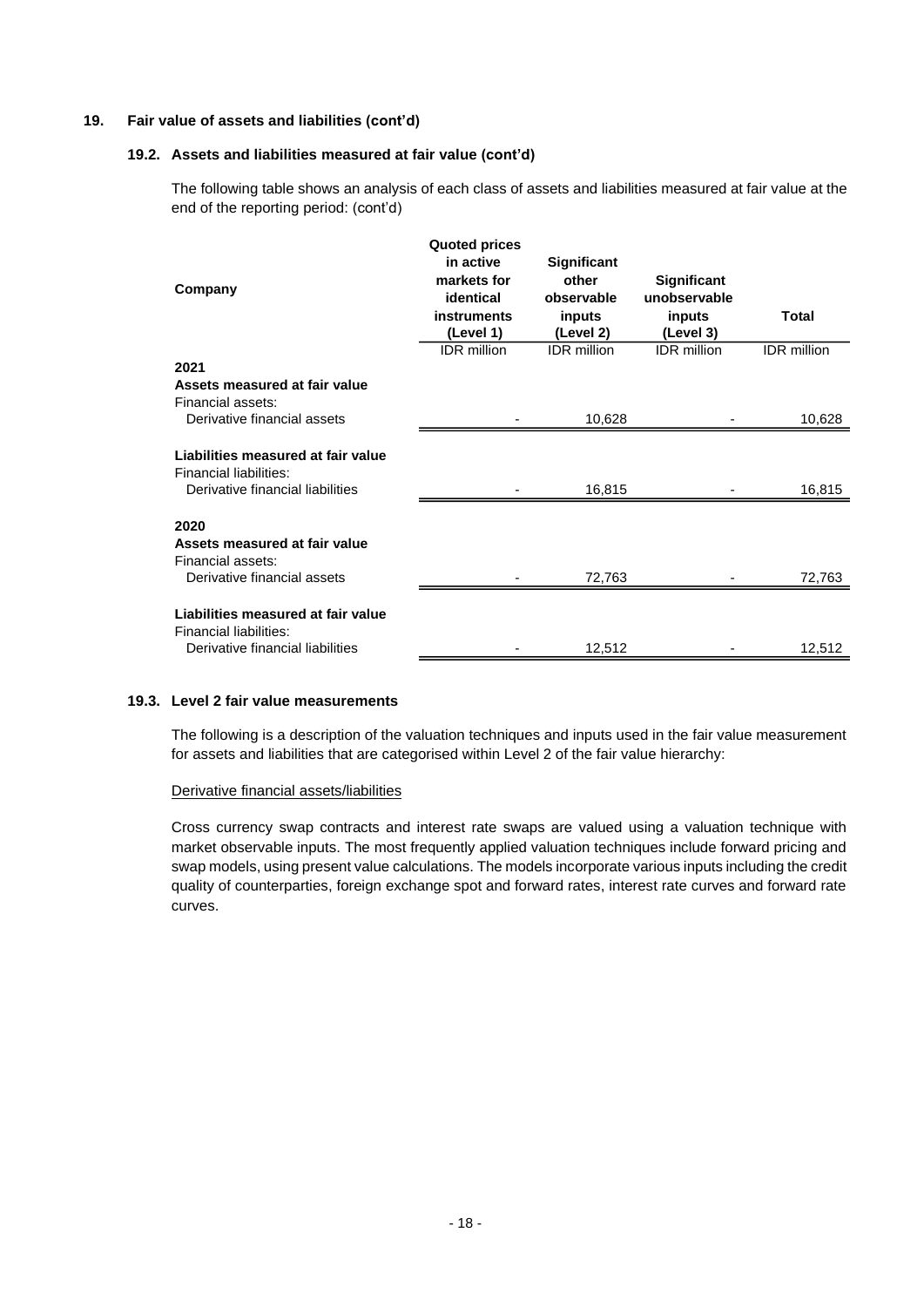#### **19. Fair value of assets and liabilities (cont'd)**

#### **19.4. Level 3 fair value measurements**

#### Information about significant unobservable inputs used in Level 3 fair value measurements

The following table shows the information about fair value measurements using significant unobservable inputs (Level 3):

|                                                                       |                    | <b>Valuation</b> | Unobservable                                        |                          |
|-----------------------------------------------------------------------|--------------------|------------------|-----------------------------------------------------|--------------------------|
| <b>Description</b>                                                    | <b>Fair value</b>  | techniques       | inputs                                              | Value                    |
|                                                                       | <b>IDR</b> million |                  |                                                     |                          |
| 2021<br>Recurring fair value measurements<br><b>Biological assets</b> | 376,076            | Income approach  | Projected<br>harvest quantities                     | 138,492<br>Tonnes        |
|                                                                       |                    |                  | Average market<br>price of FFB as<br>at 31 December | 3,057<br>IDR/kg          |
| 2020                                                                  |                    |                  |                                                     |                          |
| Recurring fair value measurements                                     |                    |                  |                                                     |                          |
| <b>Biological assets</b>                                              | 294,010            | Income approach  | Projected<br>harvest quantities                     | 172,121<br><b>Tonnes</b> |
|                                                                       |                    |                  | Average market<br>price of FFB as<br>at 31 December | 2,038<br>IDR/kg          |

For biological assets, a significant increase/(decrease) in the market price of FFB and projected harvest quantities would result in a significantly higher/(lower) fair value measurement.

#### Movements in Level 3 assets measured at fair value

The movements in biological assets measured at fair value are disclosed in Note 15.

#### Valuation policies and procedures

To determine the fair value of biological assets, the corporate finance team obtained the projected harvest quantities and the market price of the FFB from the physical census reports and from the publicly available index price set by the local government, net of estimated cost to sell.

Significant changes in fair value measurements from period to period are evaluated by the corporate finance team for reasonableness. Key drivers of the changes are identified and assessed for reasonableness against relevant information from independent sources, or internal sources if necessary and appropriate.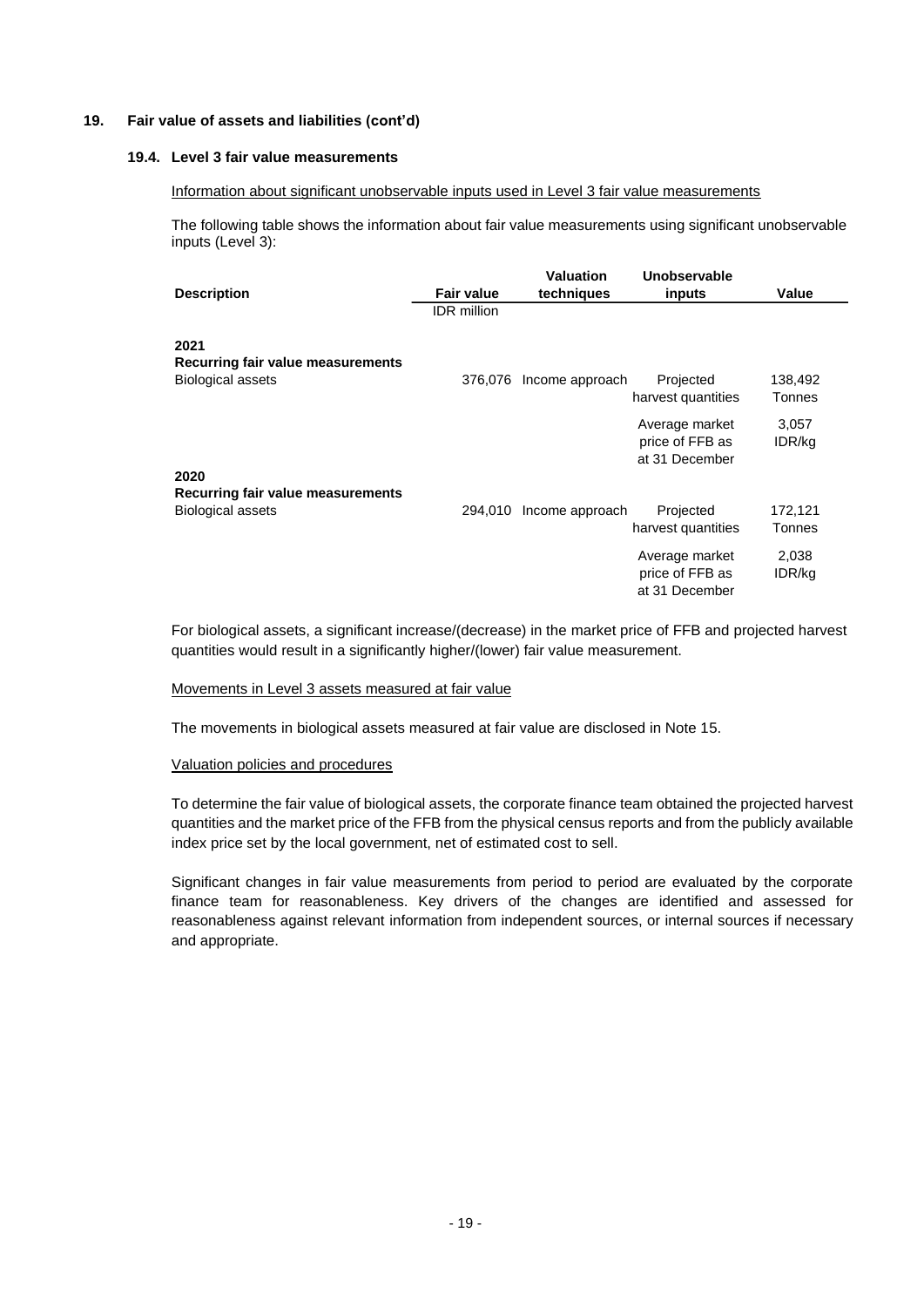# **19. Fair value of assets and liabilities (cont'd)**

### **19.5. Assets and liabilities not carried at fair value but for which fair value is disclosed**

|                                                  | Fair value measurements at the end of the reporting<br>period using                       |                                                                  |                                                    |                    |                    |  |  |
|--------------------------------------------------|-------------------------------------------------------------------------------------------|------------------------------------------------------------------|----------------------------------------------------|--------------------|--------------------|--|--|
| <b>Group and Company</b>                         | <b>Quoted prices</b><br>in active<br>markets for<br>identical<br>instruments<br>(Level 1) | <b>Significant</b><br>other<br>observable<br>inputs<br>(Level 2) | Significant<br>unobservable<br>inputs<br>(Level 3) | Total              | Carrying<br>amount |  |  |
|                                                  | <b>IDR</b> million                                                                        | <b>IDR</b> million                                               | <b>IDR</b> million                                 | <b>IDR</b> million | <b>IDR</b> million |  |  |
| 2021<br>Liabilities<br>Islamic medium term notes |                                                                                           | 2,426,978                                                        |                                                    | 2,426,978          | 2,390,425          |  |  |
| 2020<br>Liabilities<br>Islamic medium term notes |                                                                                           | 2,549,422                                                        |                                                    | 2,549,422          | 2,443,238          |  |  |

# **20. Subsequent events**

There are no known subsequent events which have led to adjustments to this set of condensed interim consolidated financial statements.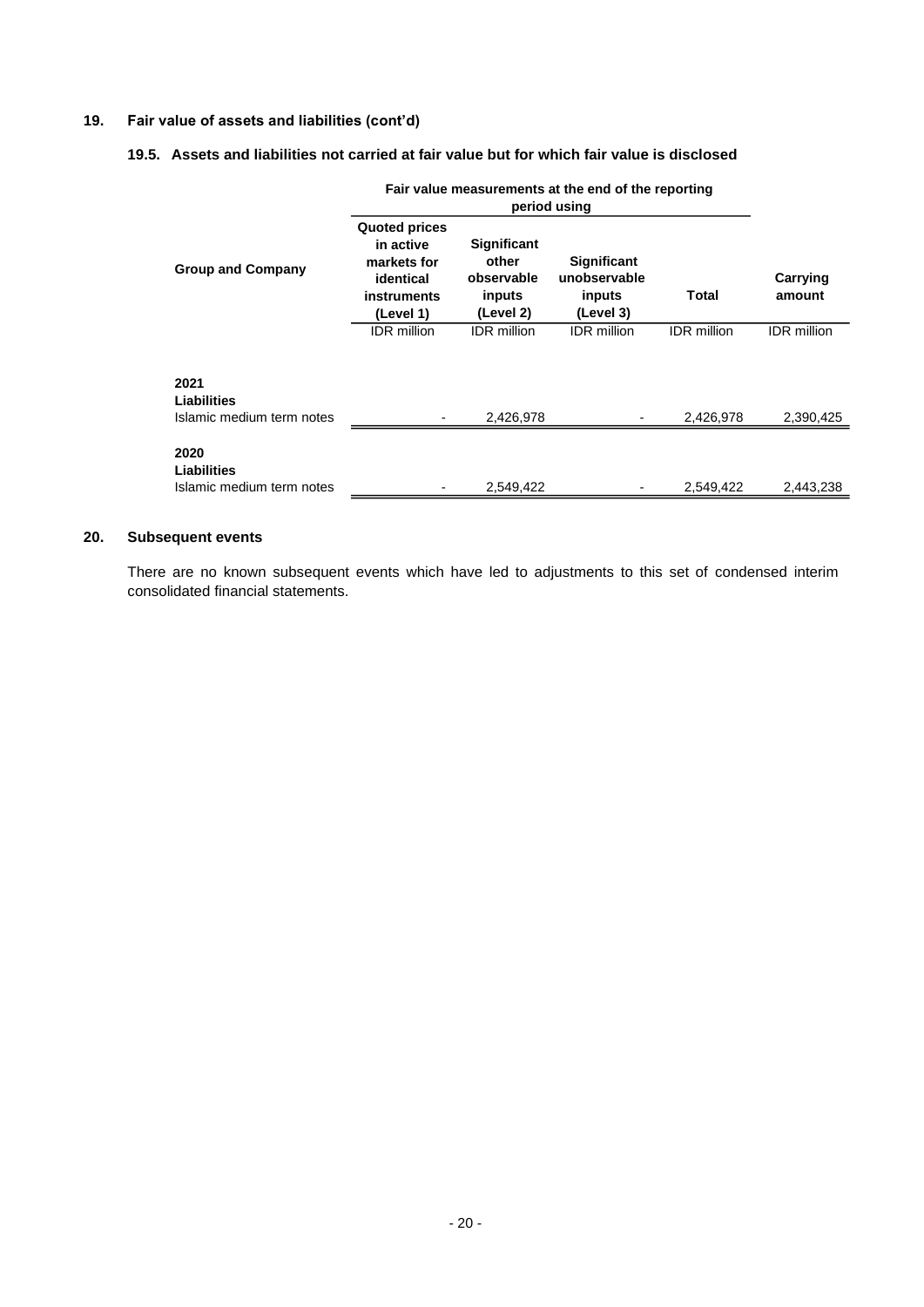# **OTHER INFORMATION REQUIRED UNDER APPENDIX 7.2 OF THE SGX-ST LISTING RULES**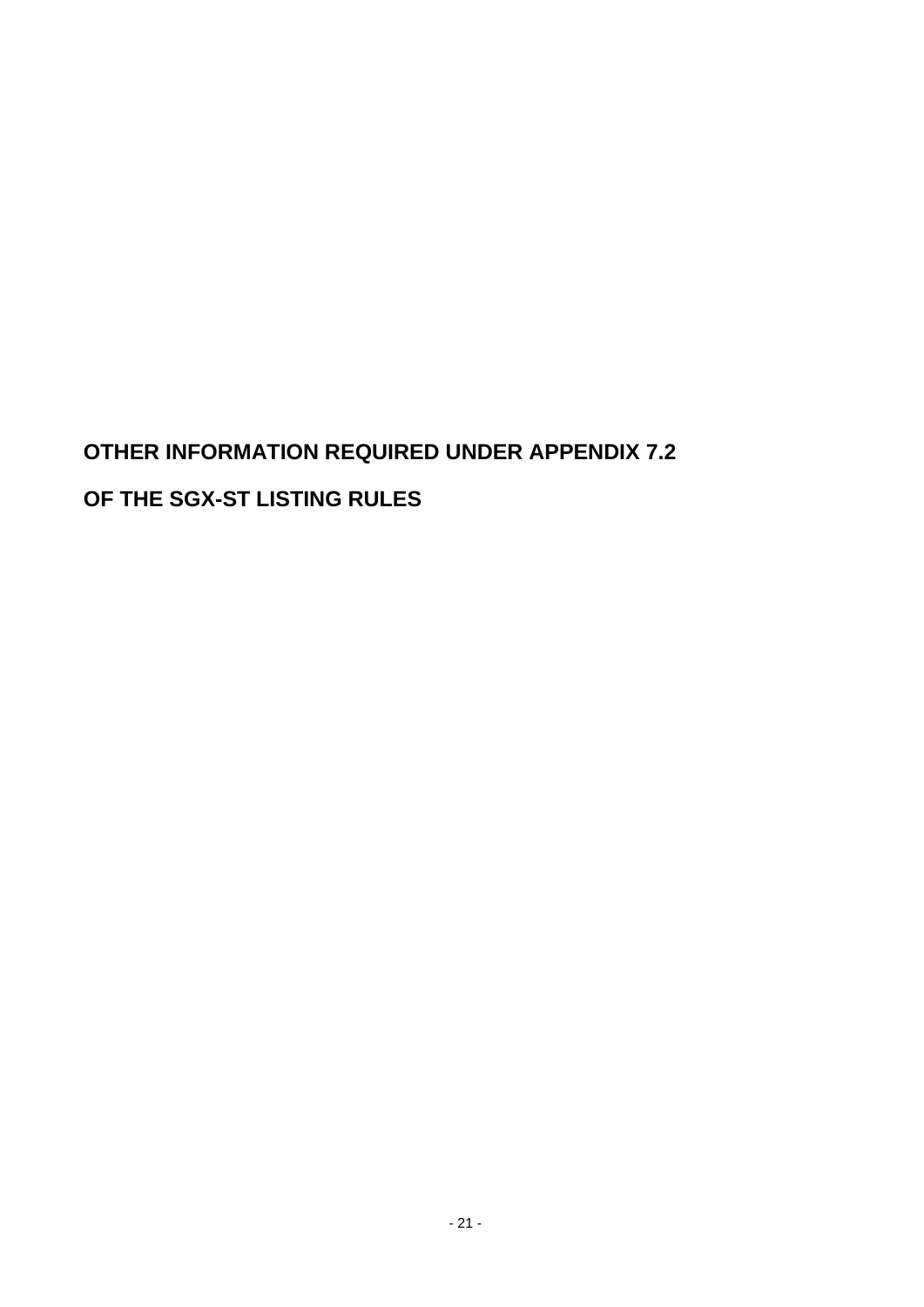# **OTHER INFORMATION**

#### **1. Review of performance of the Group**

#### **REVIEW OF INCOME STATEMENT**

#### **Overview**

The Group's overall performance during the second half of the year ("2H2021") and full year of 2021 ("FY2021") had been higher than prior periods' performances as contributed by the strengthening in sales price of palm products during the year.

#### **Revenue**

Revenue increased by 33.6% to IDR 6,810 billion in 2H2021 and by 34.6% to IDR 12,249 billion in FY2021 compared to previous corresponding period/year mainly attributable to the increase in average sales price of CPO and PK.

The breakdown of revenue for 2H2021 and FY2021 compared to the previous corresponding period was as follow:

| Revenue      | 2H2021             | 2H2020             | Change   | FY2021     | <b>FY2020</b>                    | Change |
|--------------|--------------------|--------------------|----------|------------|----------------------------------|--------|
|              | <b>IDR</b> million | <b>IDR</b> million | (%)      |            | <b>IDR million I IDR million</b> | (%)    |
| <b>ICPO</b>  | 5.988.924          | 4,584,155          | 30.6%    | 10.650.101 | 8,188,808                        | 30.1%  |
| IPK          | 821.511            | 515.105            | 59.5%    | 1.598.529  | 912.938                          | 75.1%  |
| <b>Total</b> | 6,810,435          | 5,099,260          | $33.6\%$ | 12.248.630 | 9,101,746                        | 34.6%  |

| <b>Sales Volume</b> | 2H2021  | 2H2020  | Change  | FY2021    | <b>FY2020</b> | Change |
|---------------------|---------|---------|---------|-----------|---------------|--------|
|                     | mt      | mt      | (%)     | mt        | mt            | (%)    |
| <b>CPO</b>          | 512.610 | 549,738 | $-6.8%$ | 1,080,968 | 982,578       | 10.0%  |
| IPK                 | 111.891 | 113.817 | $-1.7%$ | 226.314   | 209,084       | 8.2%   |

| Average sales prices | 2H2021   | 2H2020   | Change | FY2021   | <b>FY2020</b> | Change |
|----------------------|----------|----------|--------|----------|---------------|--------|
|                      | IDR / ka | IDR / ka | (%)    | IDR / ka | IDR / ka      | (%)    |
| <b>ICPO</b>          | 11,683   | 8,339    | 40.1%  | 9.852    | 8.334         | 18.2%  |
| IPK                  | 7,342    | 4,526    | 62.2%  | .063     | 4,366         | 61.8%  |

#### **Cost of Sales**

Cost of sales comprised mainly costs in relation to FFB purchased externally (from plasma and external parties), plantation maintenance, harvesting, plantation overhead, milling and depreciation and amortisation.

Increase in cost of sales was mainly driven by higher FFB purchase price during the year.

#### **Selling Expenses**

Selling expenses mainly comprised of freight and loading expenses. Selling expenses in FY2021 was considered stable compared to FY2020, while decrease in 2H2021 was in line with the decrease in sales loading volume compared to previous corresponding period.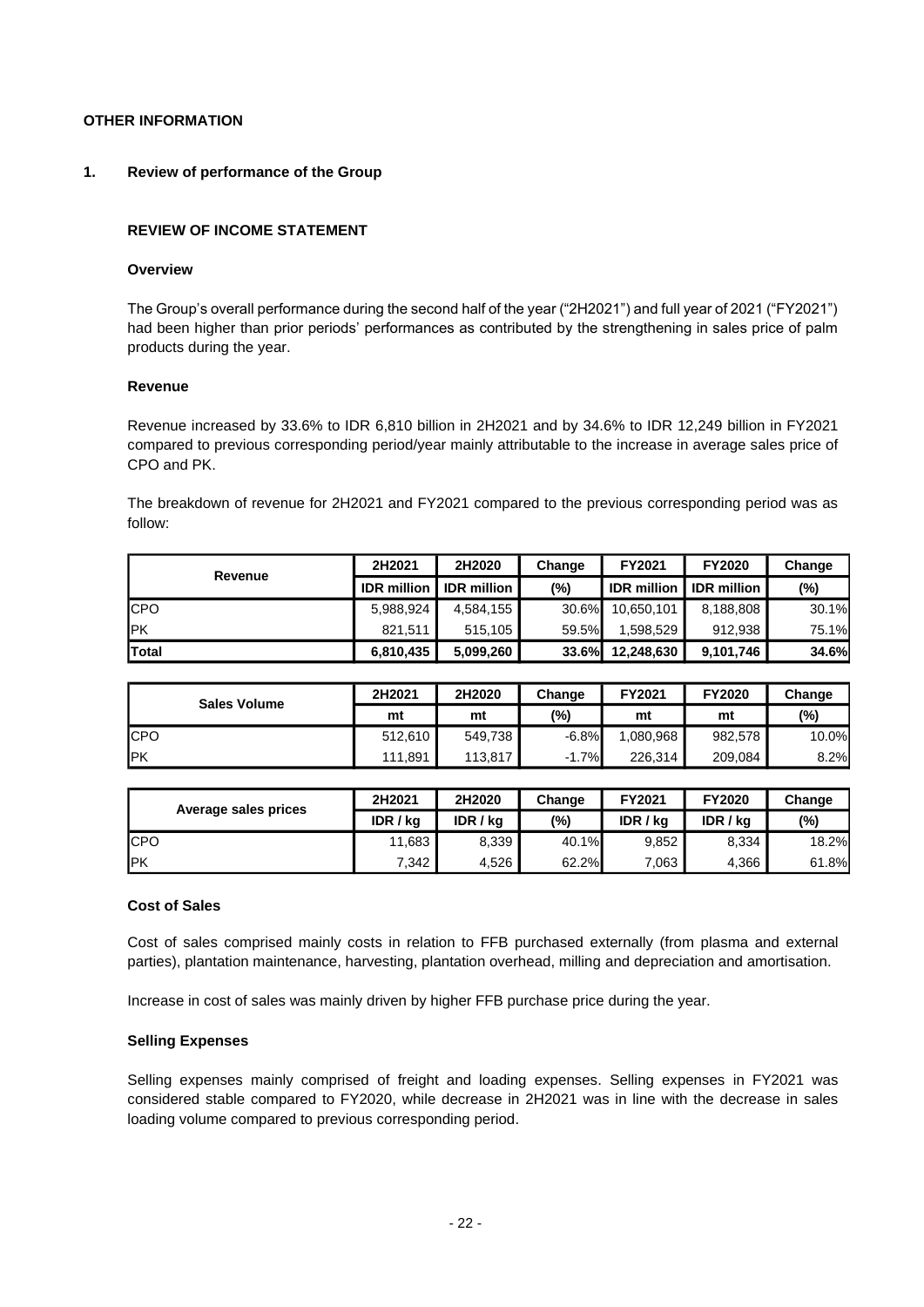#### **Interest Income**

Interest income mainly consisted of interest income earned from advances extended to the plasma farmers.

#### **Fair Value Changes in Biological Assets**

In accordance with SFRS(I) 1-41, the agriculture produce growing on bearer plants are measured at fair value less cost to sell.

The Group recorded an increase in fair value changes in biological assets amounted to IDR 82 billion based on market value of the agriculture produce as at 31 December 2021.

#### **General and Administrative Expenses**

General and administrative expenses increased by 26.6% to IDR 217 billion in 2H2021 and by 27.8% to IDR 399 billion in FY2021 mainly due to increase in salary and employee benefits which affected by new post-employment benefits regulation for contracted employees as in accordance with Omnibus Law implemented by Government in FY2021.

#### **Finance Cost**

Finance cost decreased by 8.8% to IDR 74 billion in 2H2021 and by 14.3% to IDR 153 billion mainly attributable to lower interest rate (London Interbank Offered Rate) and loan balance.

#### **Foreign Exchange Loss**

Notwithstanding the appreciation of IDR against USD in 2H2021 resulted in Group's net foreign exchange gain of IDR 72 billion, IDR depreciated against USD in FY2021 has resulted in net foreign exchange loss of IDR 38 billion.

#### **Taxation**

The Group recorded an increase in income tax expense to IDR 609 billion in 2H2021 and IDR 774 billion in FY2021, as a result of the increase in profit before income tax.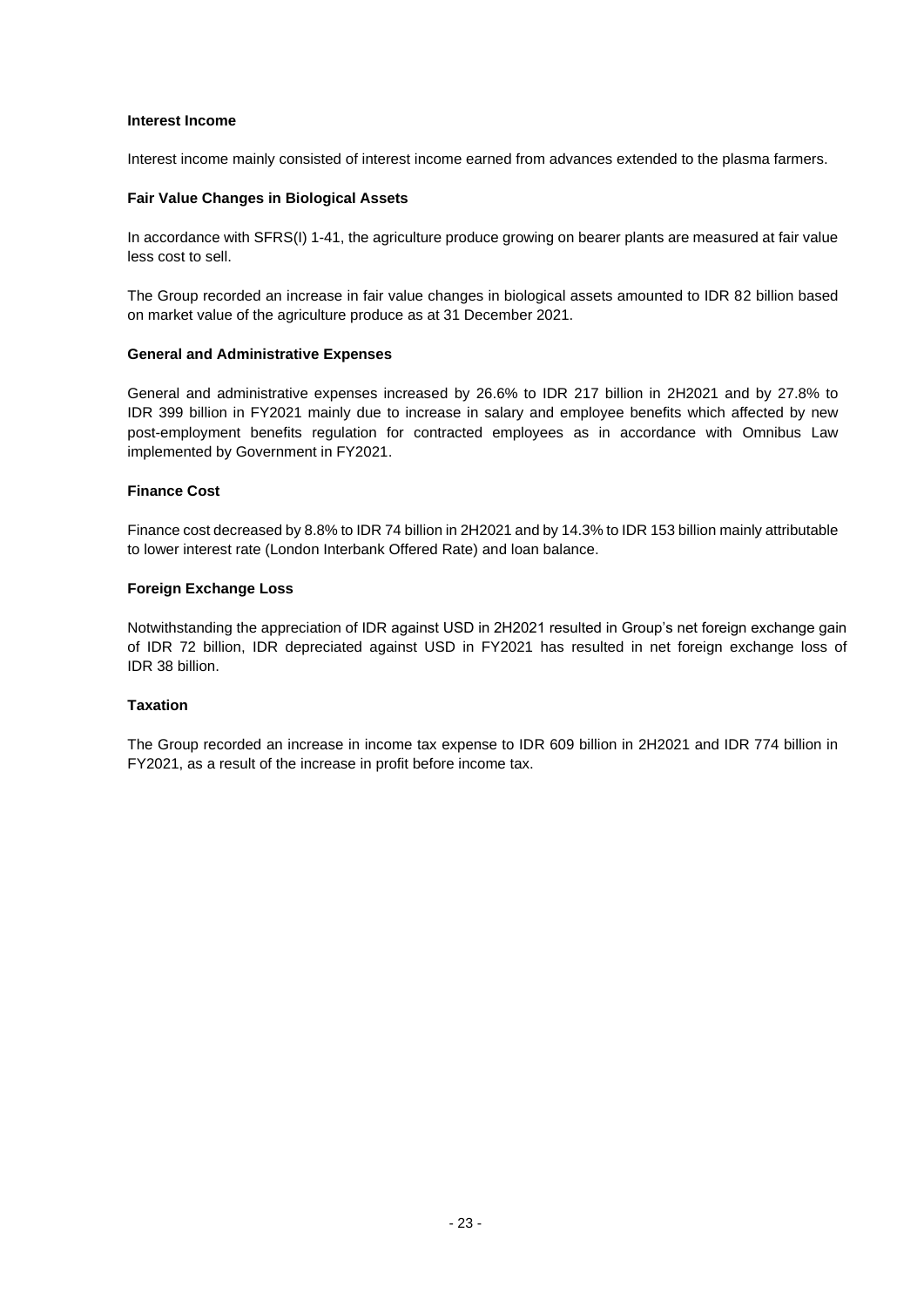#### **REVIEW OF STATEMENT OF FINANCIAL POSITION**

#### **Non-Current Assets**

As at 31 December 2021, the Group's total non-current assets decreased by IDR 109 billion from IDR 15,615 billion to IDR 15,506 billion mainly due to the decrease in plasma receivables and derivative financial assets. Decrease in plasma receivables was mainly due to increase in collection from the plasma cooperatives as well as funding received from banks to refinance plasma loans. Decrease in derivative financial assets was affected by strengthening of mark-to-market interest rate swap of our term loan facilities. These decreases were, however, offset by the increase in property, plant and equipment, such as for building, machinery and equipment, vehicle and heavy equipment, as well as infrastructures.

#### **Current Assets**

The decrease in current assets by IDR 438 billion as at 31 December 2021 from IDR 2,618 billion to IDR 2,179 billion was mainly due to decrease in cash and short-term deposits. Refer to the cash flow section for movement in cash and short-term deposit. This decrease was offset by increase in biological assets as well as trade and other receivables. Increase in biological assets due to increase in FFB price which was significantly affected by the strengthening of CPO market price. Increase in trade and other receivables was affected by the improved revenue during the year.

#### **Current Liabilities**

The decrease in current liabilities by IDR 504 billion as at 31 December 2021 from IDR 1,722 billion to IDR 1,218 billion was mainly due to the full repayment of revolving credit facilities in 2H2021 as well as improved payment to suppliers during the year which resulted in lower trade and other payables.

#### **Non-Current Liabilities**

As at 31 December 2021, the Group's total non-current liabilities decreased by IDR 1,508 billion from IDR 5,977 billion to IDR 4,469 billion, mainly due to early repayment of some term loan facilities amounting to USD 52 million.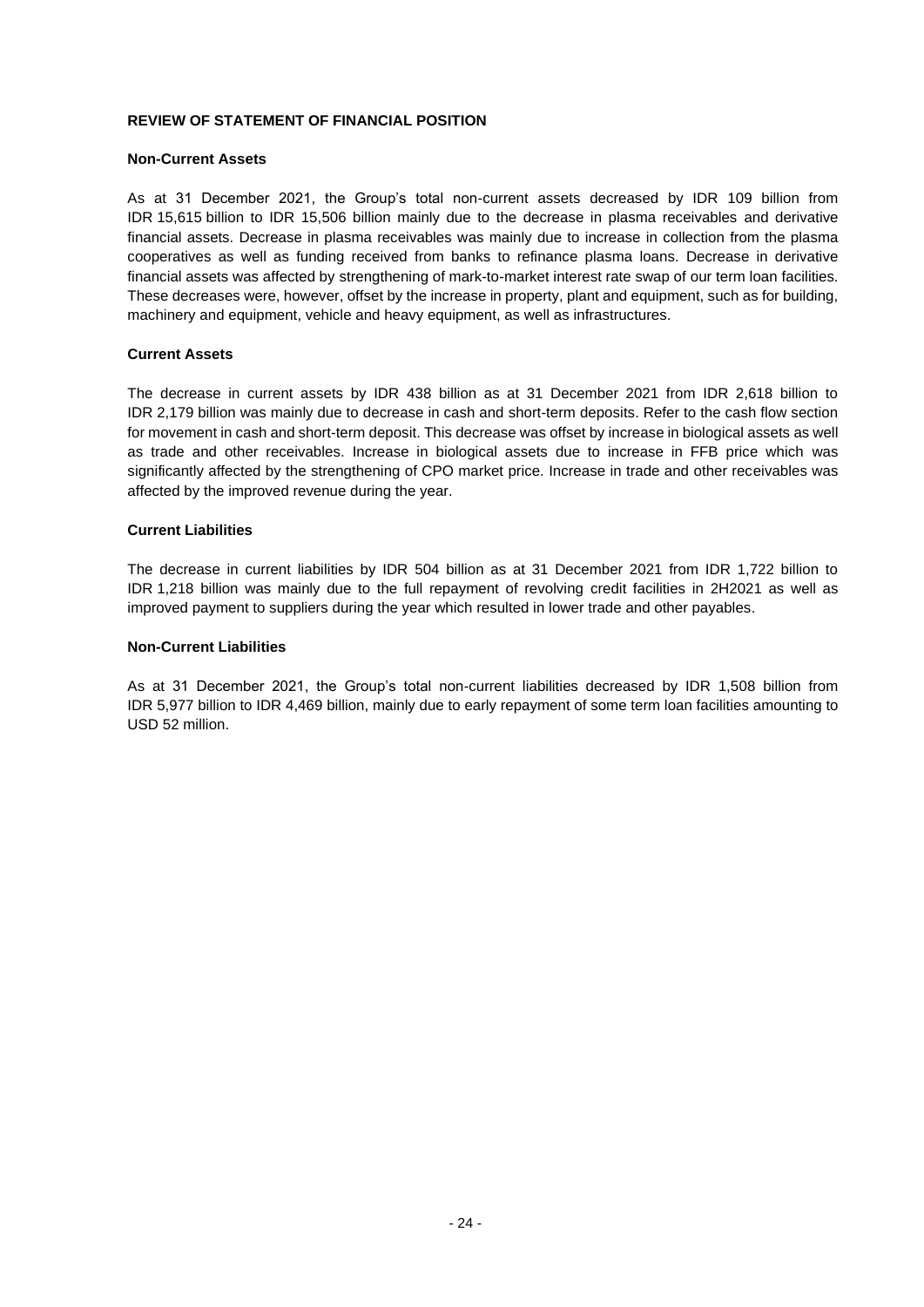# **REVIEW OF STATEMENT OF CASH FLOW**

The Group reported a net decrease in cash and cash equivalents of IDR 619 billion as at 31 December 2021, bringing the cash and bank balances to IDR 176 billion, as follows:

- The Group recorded higher net cash flows generated from operating activities amounting to IDR 2,649 billion in FY2021 mainly due to the increase in cash collection from customers arising from higher revenue during the year.
- The Group recorded net cash flows used in investing activities of IDR 598 billion in FY2021 which was lower compared to previous corresponding period mainly due to collection received from plasma cooperatives to repay some of their advances as a result of improvement in FFB price during the year as well as funding received by some cooperatives to refinance their loans.
- The Group recorded net cash flows used in financing activities amounting to IDR 2,669 billion in FY2021 which was higher compared to previous corresponding period mainly due to repayment of some bank loans and higher dividend payments.
- **2. Where a forecast, or a prospect statement, has been previously disclosed to shareholders, any variance between it and the actual results.**

Not applicable.

# **3. A commentary at the date of the announcement of the significant trends and competitive conditions of the industry in which the Group operates and any known factors or events that may affect the Group in the next reporting period and the next 12 months.**

Global CPO prices have surged as a result of tight inventory situation due to a shortage in supply. The vegetable oil prices have also increased significantly. Although there have been an immense number of rainy days brought on by La Nina which impacted the production, the Group's internal FFB production still rose by 1.8% year-on-year. Factors such as labor shortage in Malaysia, extreme weather conditions in Latin America, and the recently introduced palm oil domestic market obligation in Indonesia are expected to cause CPO prices to remain elevated in the first half of 2022.

The Group's plantations remain fully operational as a consequence of its strict COVID-19 protocol implementation, inclusive of employee vaccination programme and active monitoring of the viral transmission in areas within and around our operations.

We believe that the long-term fundamentals of the palm oil industry remain positive, in part due to the biodiesel programme vigorously being implemented in Indonesia. The Group will continue transformation using latest technological innovations and enhanced efficiency across our operations.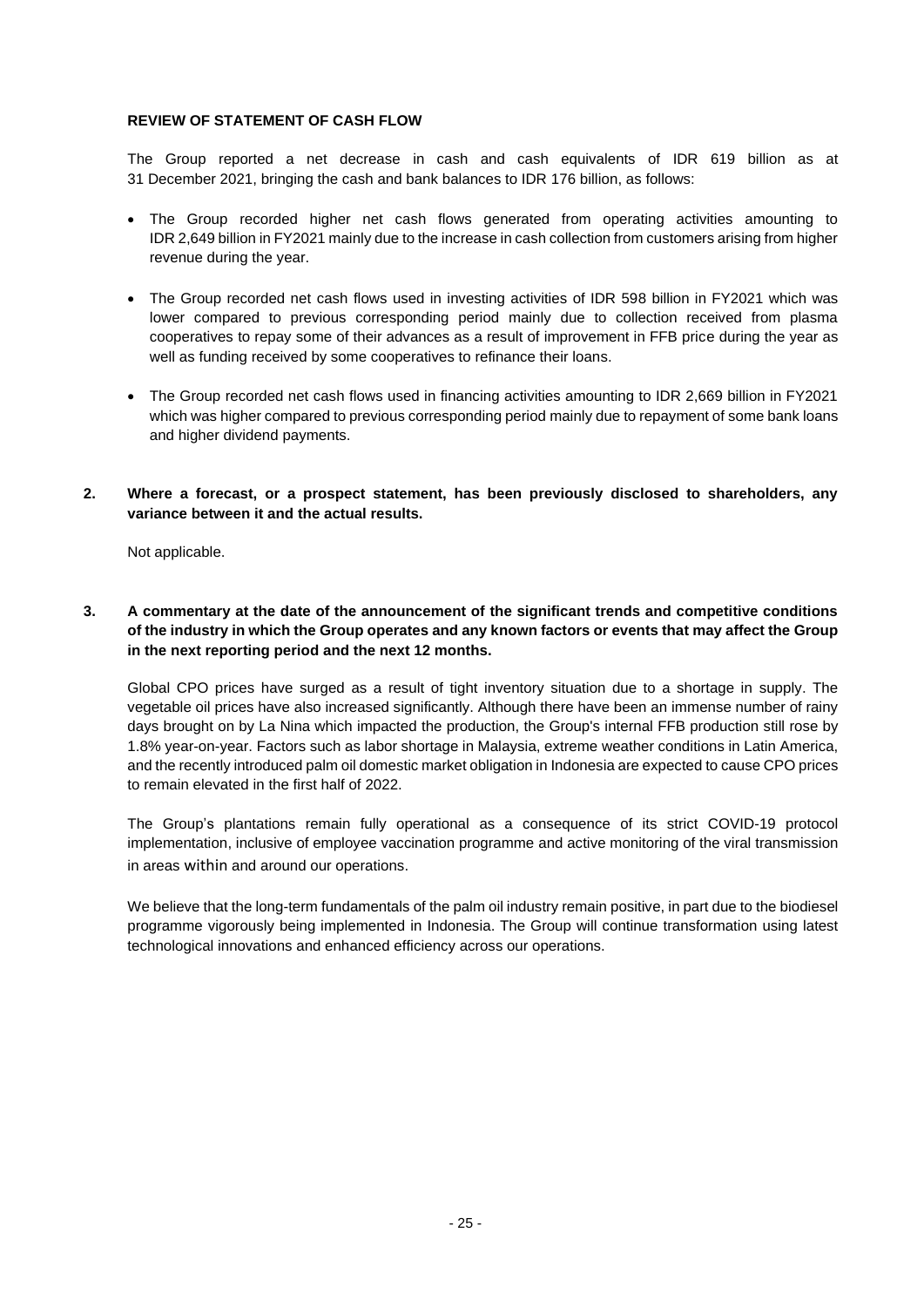# **4. Dividend information**

# **a. Current Financial Period Reported On**

Any dividend recommended for the current financial period reported on?

Yes.

The Directors have recommended for the Company to pay a final dividend in respect of the financial year ended 31 December 2021.

The payment of dividend will be subject to the approval by shareholders at the forthcoming Annual General Meeting to be convened in April 2022.

# **b. Corresponding Period of the Immediately Preceding Financial Year**

Any dividend declared for the corresponding period of the immediately preceding financial year?

Yes.

| <b>FY2020</b>             |                       |
|---------------------------|-----------------------|
| Name of Dividend          | Final dividend        |
| Dividend Type             | Cash                  |
| Dividend amount per share | SGD 0.02              |
| Payment Type              | Tax Exempted (1-tier) |

#### **c. Date Payable**

To be announced later.

# **d. Books Closure Date**

To be announced later.

# **5. If no dividend has been declared or recommended, a statement to that effect and the reason(s) for the decision.**

Not Applicable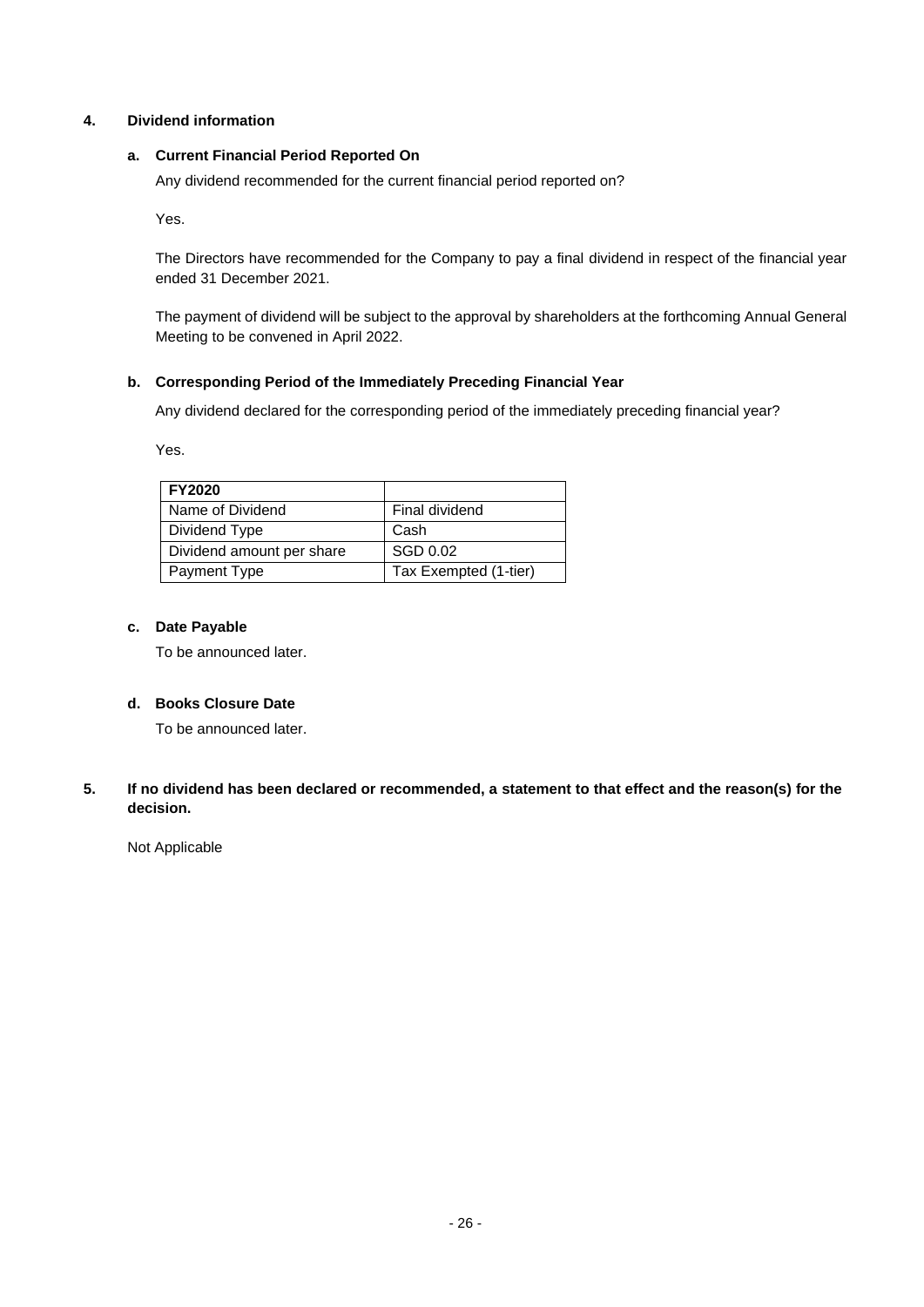# **6. Disclosure of the aggregate value of the transactions conducted under the shareholders' mandate for interested person transaction as required under Rule 920(1)(a)(ii) of the Listing Manual**

| Name of interested person               | Nature of the<br>relationship                                                | Aggregate value of all<br>interested person<br>transactions during the<br>financial year under review<br>(excluding transactions<br>less than S\$100,000 and<br>transactions conducted<br>under shareholders'<br>mandate pursuant to Rule<br>920 of the Listing Manual) | Aggregate value<br>of all interested<br>person<br>transactions<br>conducted under<br>shareholders'<br>mandate<br>pursuant to Rule<br>920 of the Listing<br><b>Manual during</b><br>the financial year<br>under review<br>(excluding<br>transactions less<br>than S\$100,000) |
|-----------------------------------------|------------------------------------------------------------------------------|-------------------------------------------------------------------------------------------------------------------------------------------------------------------------------------------------------------------------------------------------------------------------|------------------------------------------------------------------------------------------------------------------------------------------------------------------------------------------------------------------------------------------------------------------------------|
|                                         |                                                                              | in IDR million                                                                                                                                                                                                                                                          | in IDR million                                                                                                                                                                                                                                                               |
| Mr Gunardi Hariyanto Lim <sup>(1)</sup> | Family relationship<br>with the controlling<br>shareholder of the<br>Company | 2,400                                                                                                                                                                                                                                                                   | Nil                                                                                                                                                                                                                                                                          |
| Goldwood Investments Ltd <sup>(2)</sup> | Related company                                                              | 2,113                                                                                                                                                                                                                                                                   | Nil                                                                                                                                                                                                                                                                          |
| IOI Corporation Berhad <sup>(3)</sup>   | Controlling<br>shareholder of the<br>Company                                 | Nil                                                                                                                                                                                                                                                                     | Nil                                                                                                                                                                                                                                                                          |
| PT Lima Srikandi Jaya <sup>(4)</sup>    | Related company                                                              | 6,900                                                                                                                                                                                                                                                                   | Nil                                                                                                                                                                                                                                                                          |
| <b>TOTAL</b>                            |                                                                              | 11,413                                                                                                                                                                                                                                                                  | <b>Nil</b>                                                                                                                                                                                                                                                                   |

The Group has the following interested person transactions ("IPT") for FY2021:

*Notes:*

*\*For illustrative purpose the aggregate value of all interested person transactions, conducted under the Shareholders' Mandate during the financial year under review using the current period average rate* 

- *(1) In respect of the aggregate rent paid by the Group to Mr. Gunardi Hariyanto Lim for office space in Indonesia pursuant to the lease agreement between Mr. Gunardi Hariyanto Lim and PT Bumitama Gunajaya Agro.*
- *(2) In respect of the aggregate rent paid by the Group to Goldwood Investments Ltd for office space in Singapore pursuant to the lease agreement between Goldwood Investments Ltd and the Company.*
- *(3) In respect of transactions conducted pursuant to the Shareholders' Mandate for transactions with IOI Corporation Berhad and its Associates (as described in the Prospectus).*
- *(4) In respect of the rental agreement of barge transactions involving PT Lima Srikandi Jaya which is one of the subsidiaries of Harita Group. Harita Group is owned by Lim family and also one of the Company's controlling shareholders.*

# **7. Confirmation that the issuer has procured undertaking from all its directors and executive officers (in the format set out in Appendix 7.7) under Rule 720(1) of the Listing Manual**

The Company has procured undertakings from all its directors and executive officers (in the format set out in Appendix 7.7) under Rule 720(1) of the Listing Manual.